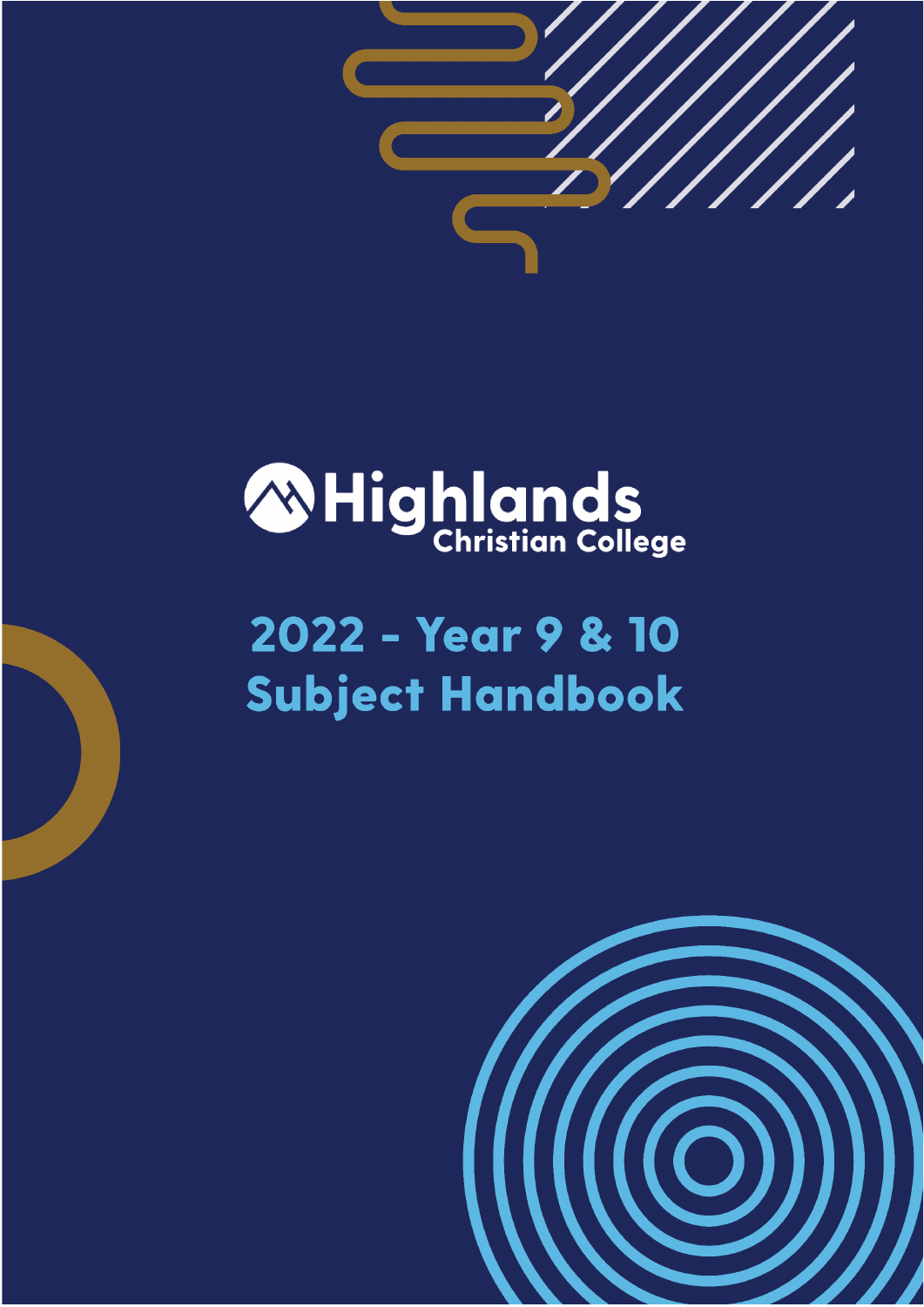### TABLE OF CONTENTS

| <b>PREFACE</b>                                                   | $\overline{2}$          |
|------------------------------------------------------------------|-------------------------|
| <b>USING THIS BOOKLET</b>                                        | 3                       |
| <b>CURRICULUM OVERVIEW</b>                                       | $\overline{\mathbf{4}}$ |
| <b>CAREERS - SENIOR EDUCATION AND TRAINING (S.E.T.) PROGRAMS</b> | 5                       |
| <b>ART</b>                                                       | $\ddot{\delta}$         |
| <b>CHRISTIAN STUDIES</b>                                         | $\overline{7}$          |
| <b>DANCE</b>                                                     | 8                       |
| <b>DESIGN AND TECHNOLOGIES</b>                                   | 9                       |
| <b>DIGITAL TECHNOLOGIES</b>                                      | 10                      |
| <b>DRAMA &amp; MEDIA STUDIES</b>                                 | $\mathbf{1}$            |
| ECONOMICS AND BUSINESS & CIVICS AND CITIZENSHIP                  | 12                      |
| <b>ENGLISH</b>                                                   | 13                      |
| <b>FOOD TECHNOLOGY</b>                                           | 15                      |
| HISTORY/GEOGRAPHY                                                | 16                      |
| <b>JAPANESE</b>                                                  | 17                      |
| <b>MATHEMATICS</b>                                               | 18                      |
| <b>MUSIC</b>                                                     | 19                      |
| <b>PHYSICAL EDUCATION - EXTENSION</b>                            | 20                      |
| <b>SCIENCE</b>                                                   | 21                      |
| 2022 TERM DATES                                                  | 22                      |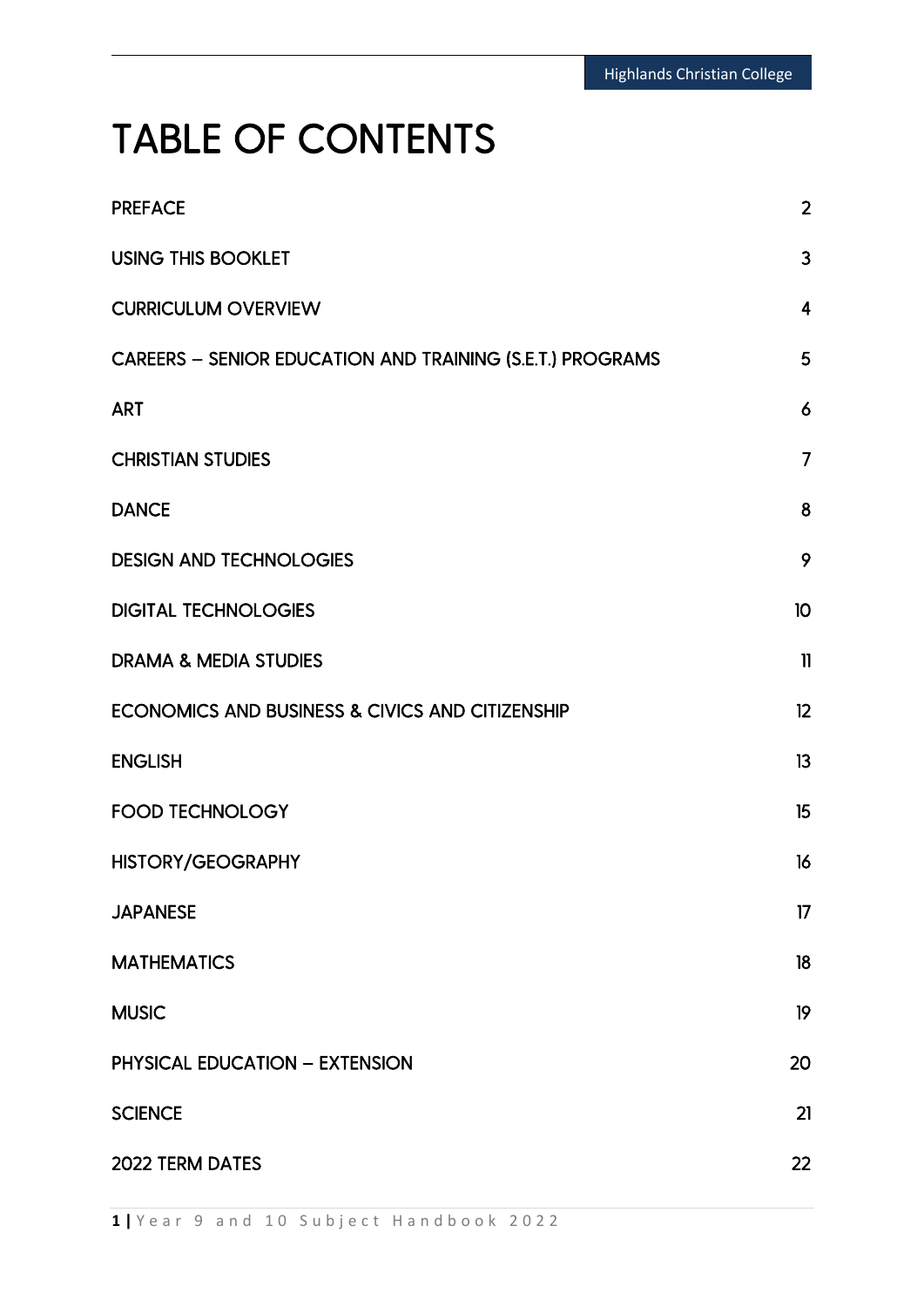### <span id="page-2-0"></span>**PREFACE**

Paul tells us in the book of Romans that we should not be conformed to this world but be transformed by the renewing of our minds (Romans 12:2). As a College, it is our desire to develop leaders who will not simply be a part of this world, but will rise up to influence it in all areas of life; business, arts, politics, medicine, science. Our hope is that students will leave our College with more than just knowledge or information – but with a sense of Kingdom-mindedness and the skills and abilities to think critically, innovate and create.

The world that our students will lead, influence and be a part of, has not yet even been imagined. So we must endeavour to prepare our students not just with information, but with skills, ethics and morals. We aim to prepare them with a sense of service and a passion for life-long and life-wide learning. We prayy that they will learn for life and have a living, vibrant faith that is active in the world in which they live.

While students may not yet know what path the future holds for them, we encourage them to take every opportunity to give their best effort in all that they do. The purpose of this Curriculum Handbook is to assist students and parents in gaining some background information to the options available in subject selection.

*"Imagination is more important than knowledge. For knowledge is limited to all we now know and understand, while imagination embraces the entire world, and all there ever will be to know and understand."* Albert Einstein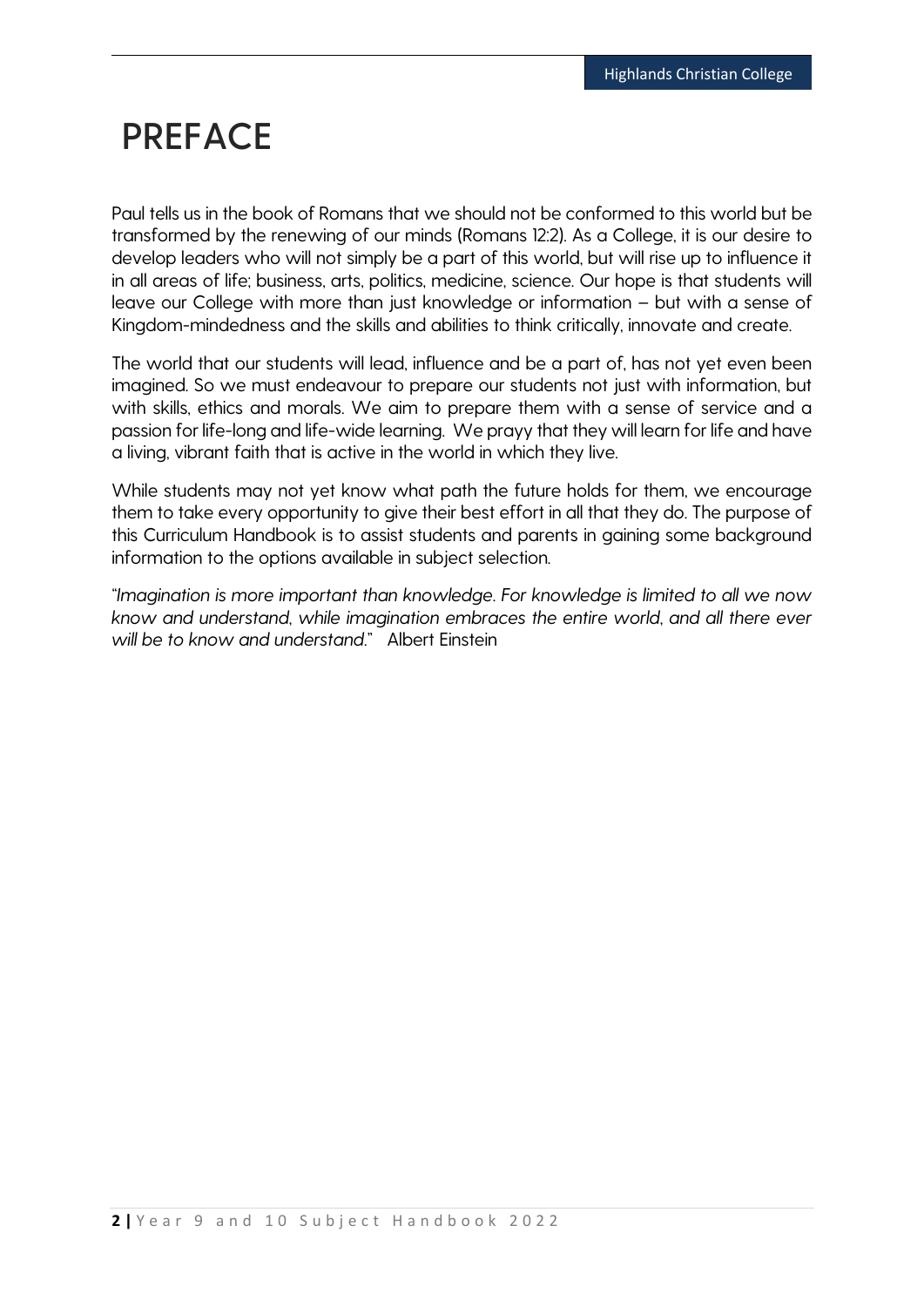### <span id="page-3-0"></span>**USING THIS BOOKLET**

This booklet is designed to give students and their parents direction as they undergo the task of choosing a learning pathway for Years 9 and 10. It is the first time that students have had the opportunity to choose some of the subjects they will be studying. For this reason, students at this point often begin to process the question of "What do I want to do when I grow up?" for the first time. It is the heart of the College that every student is able to navigate the journey ahead in such a way as to maximise their opportunities to grow, develop and prepare for the life that awaits them in the senior phase of learning and their life beyond Highlands Christian College.

As with any major decision, knowledge is power. Whilst the information within these pages is a great place to begin, be sure to explore other sources of information along the way. For subject specific information, converse with teachers of those subjects; they will be more than happy to unpack the curriculum and assessment requirements with you. The Careers & VET Coordinator can provide advice of a more general nature and the advantages of different subject choices. Remember to also commit your decisions to the Lord in prayer. It is our sincere belief that God has a unique and special plan for each human person, and the sooner students discover what that plan is and align their vision with His, the sooner God-given potential can be realised in the life of our students.

It is most likely the case that students are yet to discover what they believe they are to do in life. Let's face it, few of thirteen-year-olds have a clear picture of what they want to do next month; it is unlikely that they will have their career paths worked out at this stage. It is also important to remember that pathways to career goals are becoming more numerous and varied all the time.

Students without clearly defined career goals should choose subjects that they are passionate about (or at least enjoy), or subjects with which they have experienced success previously. It is also useful to choose a variety of subjects from different disciplines that enable students to keep their options open.

Finally, we encourage students and parents to work together, alongside the College, to develop a plan for the exciting journey ahead.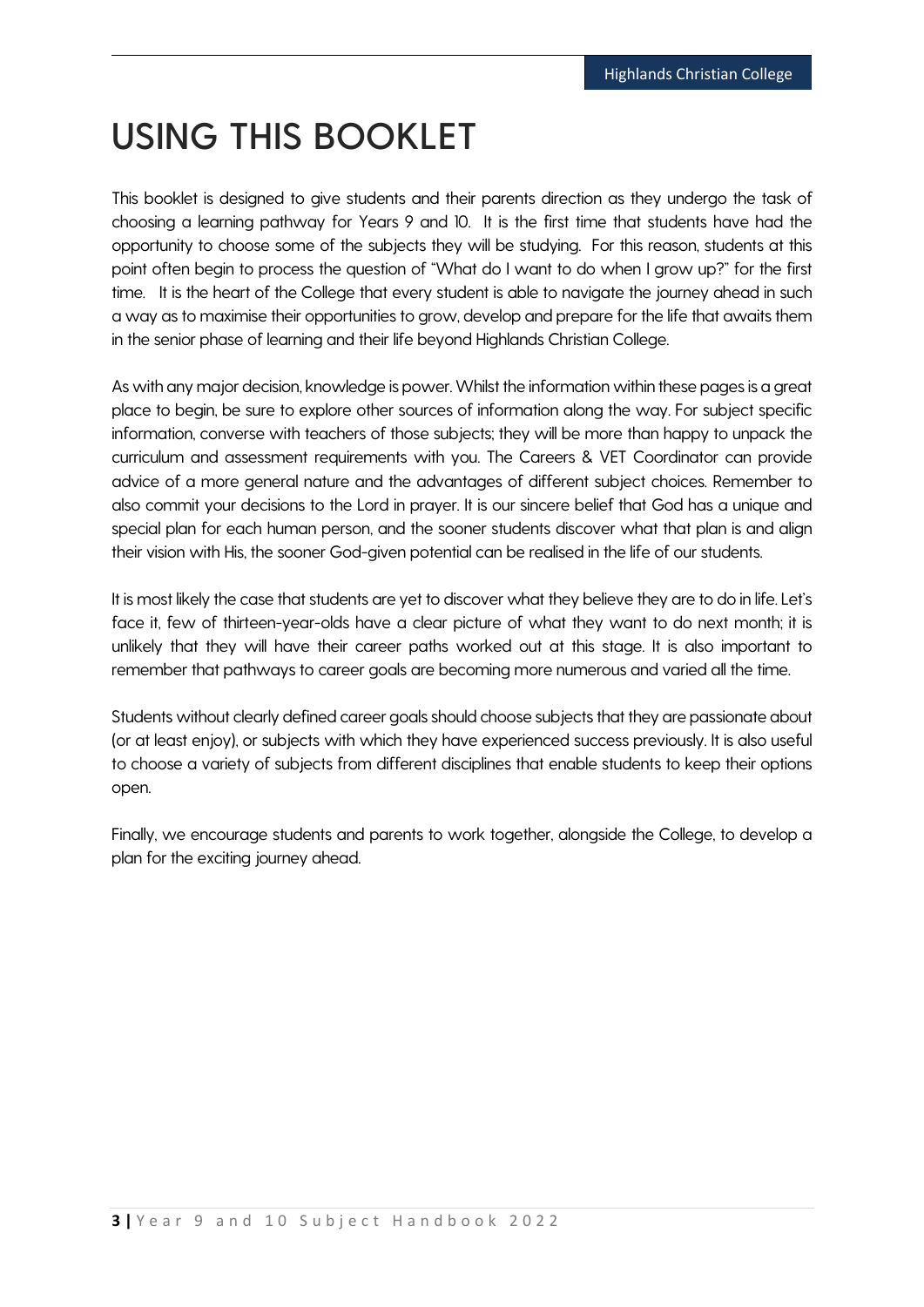### <span id="page-4-0"></span>**CURRICULUM OVERVIEW**

The implementation of the Australian Curriculum has seen changes in the structure of the Year 9 and 10 curriculum, most notably the inclusion of compulsory History through to Year 10. Some of the other changes are more subtle but have still had an effect on the shape of the final curriculum offering at Highlands.

Year 9 and 10 is a two-year program that will see students study subjects that continue over both years. The subjects studied will serve the dual purpose of completing and consolidating all that has been learnt in the Primary and Middle years, as well as preparing students for the senior phase of learning in Year 11 and 12.

All students will take courses in Christian Studies and Physical Education in addition to English, Mathematics, Science and History. Students then choose three elective subjects. Students should choose elective subjects with a view to studying them for the duration of the two years; however, changes at strategic points along the way are negotiable.

It is important to note that students do not necessarily need to have studied a subject in Year 9 and 10 in order to study the subject at a senior level. Whilst it would obviously be advantageous to have experience in a subject before embarking on study in Year 11, to mandate prerequisites is to force students to specialise at a stage of their development where they are perhaps not ready to do so. Please feel free to discuss such matters with individual subject teachers.

In summary:



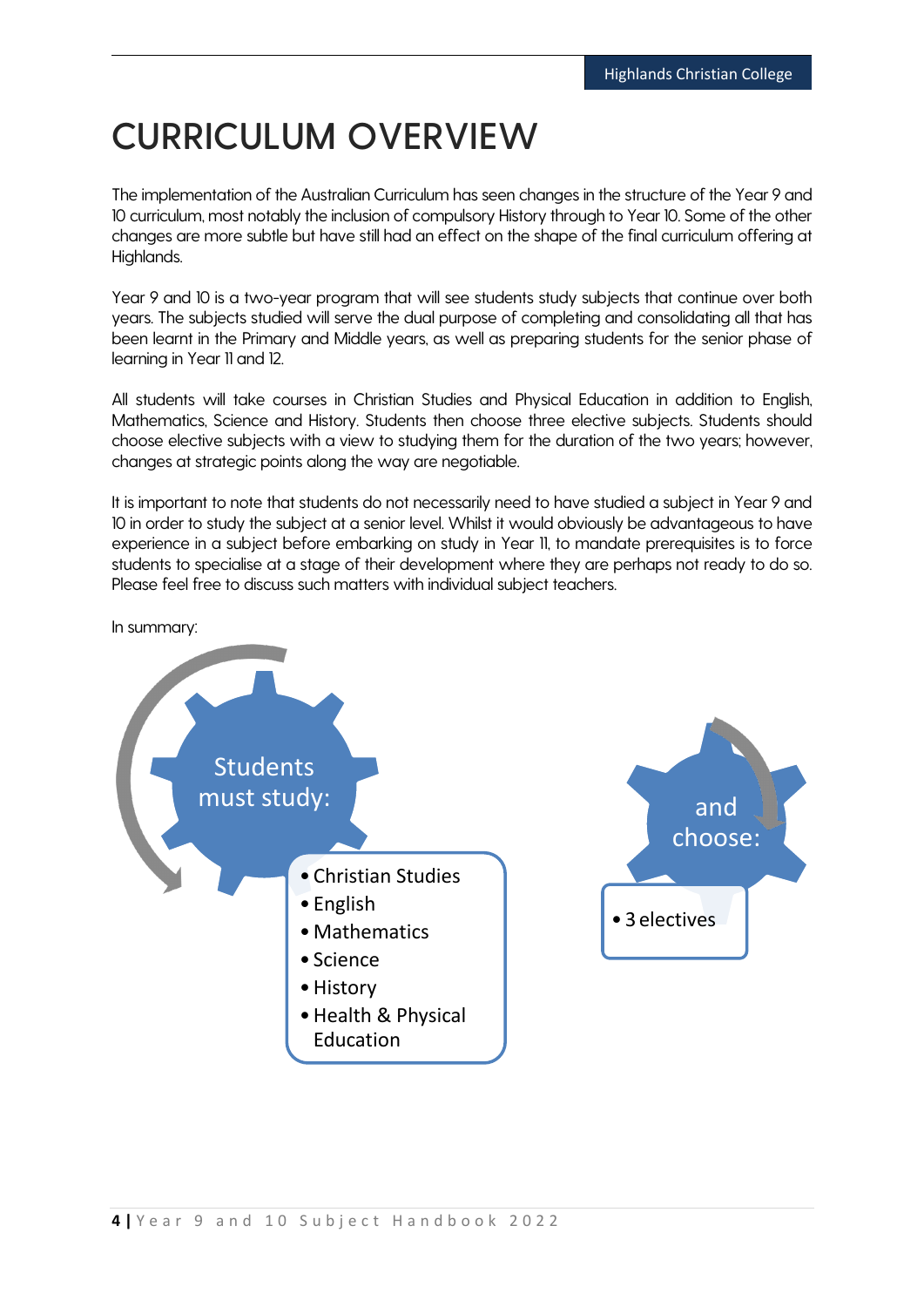### <span id="page-5-0"></span>**CAREERS – Senior Education and Training (S.E.T.) Programs**

During the course of Year 10, students will undertake a number of Career workshops, Work Experience and a consolidation meeting, in order to develop their S.E.T. Plan. A Senior Education and Training (S.E.T.) Plan helps students structure their learning in their senior years around their abilities, interests and ambitions.

The plan is developed by the end of Year 10 and is agreed on by the student, their parents or guardians, and the school. It encourages students to think about their future, consider their abilities and investigate their options for careers and further education. Through this process, Year 10 students will make informed decisions about completing the senior phase of learning and about their future. It also helps them to make career and learning choices and to lay the foundations for lifelong learning and career development.

S.E.T. planning in Year 10 begins with a broad consideration of choices. Students consider questions that highlight the options that are available and appropriate to their individual strengths and interests. This process leads students through decision-making processes so that they consider a range of possibilities, the suitability of these possibilities to their abilities, beliefs and aspirations, and the likelihood that they are opting for a pathway which, in the long term, is going to be rewarding and sustainable.

At the end of the process, students are likely to have settled upon a few firm options for completing the senior phase of learning that will also contribute to their learning beyond school. In many cases, students will want to keep their options open, deciding simply that their next step is to enrol in a course suited to their needs, abilities and interests and which allows them time to further consider their career pathways.

#### Careers S.E.T. Plan Program for Year Ten

- English World of Work Unit Resumes and Mock Interviews
- Unit One Personal Awareness
- Unit Two Learning and Work exploration *The Job Guide* orientation
- Unit Three Work Experience workshop compulsory work experience
- Unit Four Career Building S.E.T. Plan meeting with parents
- Visits from university representatives, TAFE Open Day
- Online careers assessment simple psychometric quizzes
- Subject Information Evening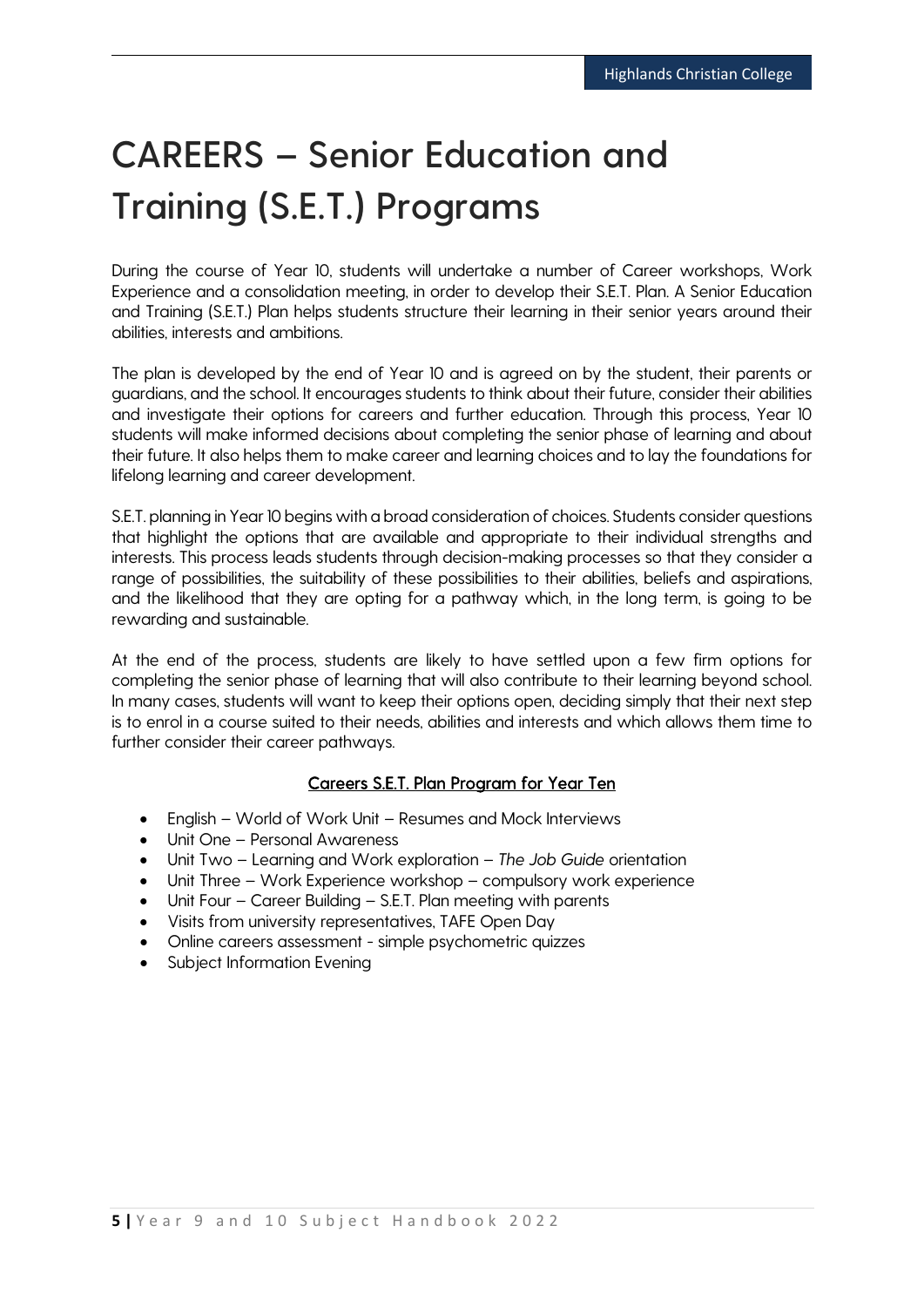### <span id="page-6-0"></span>**ART <sup>1</sup> Overview**

God the creator made us in His image and blessed us with the ability to communicate both aurally and visually through our own creativity. It is essential, therefore, that we learn the visual language taught through Art, so that we can become more effective communicators.

Art affects the body, mind and soul, while encouraging critical thinking, creative problem-solving, and offering a new language through which students can express themselves.

### Course Outline

For students selecting Visual Art as an elective in Year 9 and Year 10, the units of work are divided into themes and concepts. Each unit develops students' knowledge of, and experience with, a variety of Art media, with an emphasis on one or more of the elements of Art, principles of design, and Art processes.

Students will have the opportunity to explore making art works using a variety of materials, such as:

- Drawing and Painting
- Printing and Collage
- Sculpture
- Digital Media

### Assessment

Students will be assessed in the following areas:

- 1. Visual Literacy
- 2. Making Tasks
- 3. Appraising

These areas are assessed by the completion of a process journal, resolved art work and research/writing tasks.

### Pathways

Art can develop many skills in young people, including creating, composing, designing and visualising, which are essential for a workforce that is rapidly evolving in the Digital Age. Art can lead into specialist teaching (Secondary and Tertiary) and is always an integral element in Primary Teaching. For the dedicated Art student, careers in graphic design, interior design, photography, animation, fashion design, advertising and artwork exhibition can be realised.

<sup>1</sup> Offering subject to change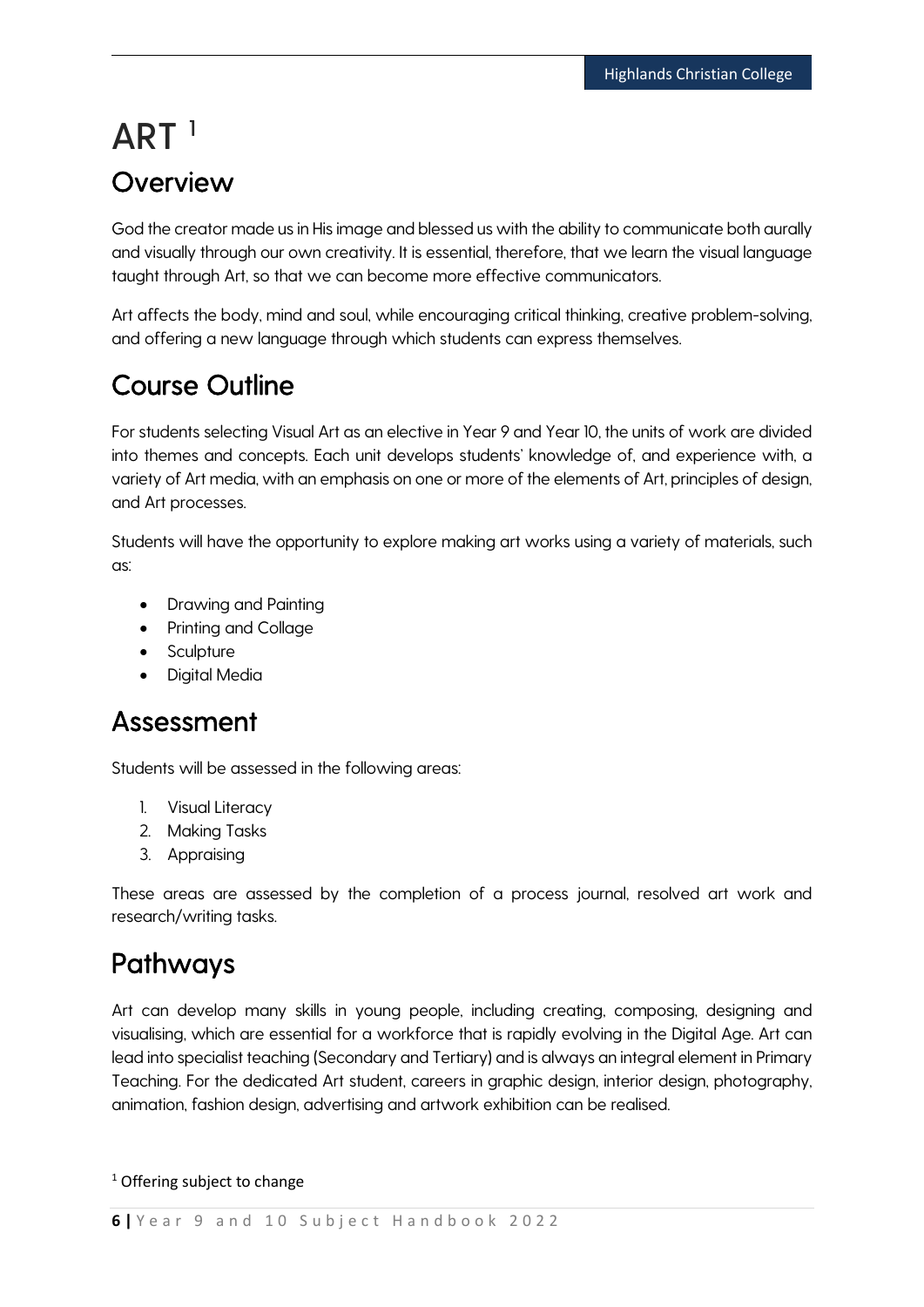### <span id="page-7-0"></span>**CHRISTIAN STUDIES**

### **Overview**

The Christian Studies program provides an overview of the Christian faith, including Biblical Studies, Theology, World Religions, Ethics, Apologetics, Philosophy and Christian character. This subject is about ensuring that students graduate from the College with a well-developed understanding of the Christian faith and how it applies to life. Years 9 and 10 provide a solid foundation, which is built on throughout Years 11 and 12.

### Course Content

| Year<br><b>Level</b> | Term 1                     | Term 2                                    | Term 3                       | Term 4                               |
|----------------------|----------------------------|-------------------------------------------|------------------------------|--------------------------------------|
|                      | Theology of the<br>Trinity | Theology and<br><b>Teaching of Christ</b> | Heroes of the<br>Faith       | Salvation                            |
| 10                   | Spiritual Warfare          | Overview of the<br>Old Testament          | Worship and<br>Relationships | Christian<br>Character and<br>Values |

Assessment<br>Students are assessed on an ongoing basis, in both written tests and regular journal-style reflections. Whilst assessment is not the main priority of the Christian Studies program, it gives students the opportunity to demonstrate what they have learnt and provides a scaffold for students to apply their learning to their own lives.

The following two criteria are used to determine Levels of Achievement:

- Knowledge and Understanding (ability to recall explicit information about religion, and comprehend and apply information in familiar and unfamiliar contexts)
- Reflection (ability to reflect critically and apply their understanding in their personal context)

### Pathways

Christian Studies provides students with holistic learning, as it creates depth, not only academically, but also spiritually. The course develops the student's personal worldview as well as encouraging the development of the higher-order-thinking skills they may use to defend it.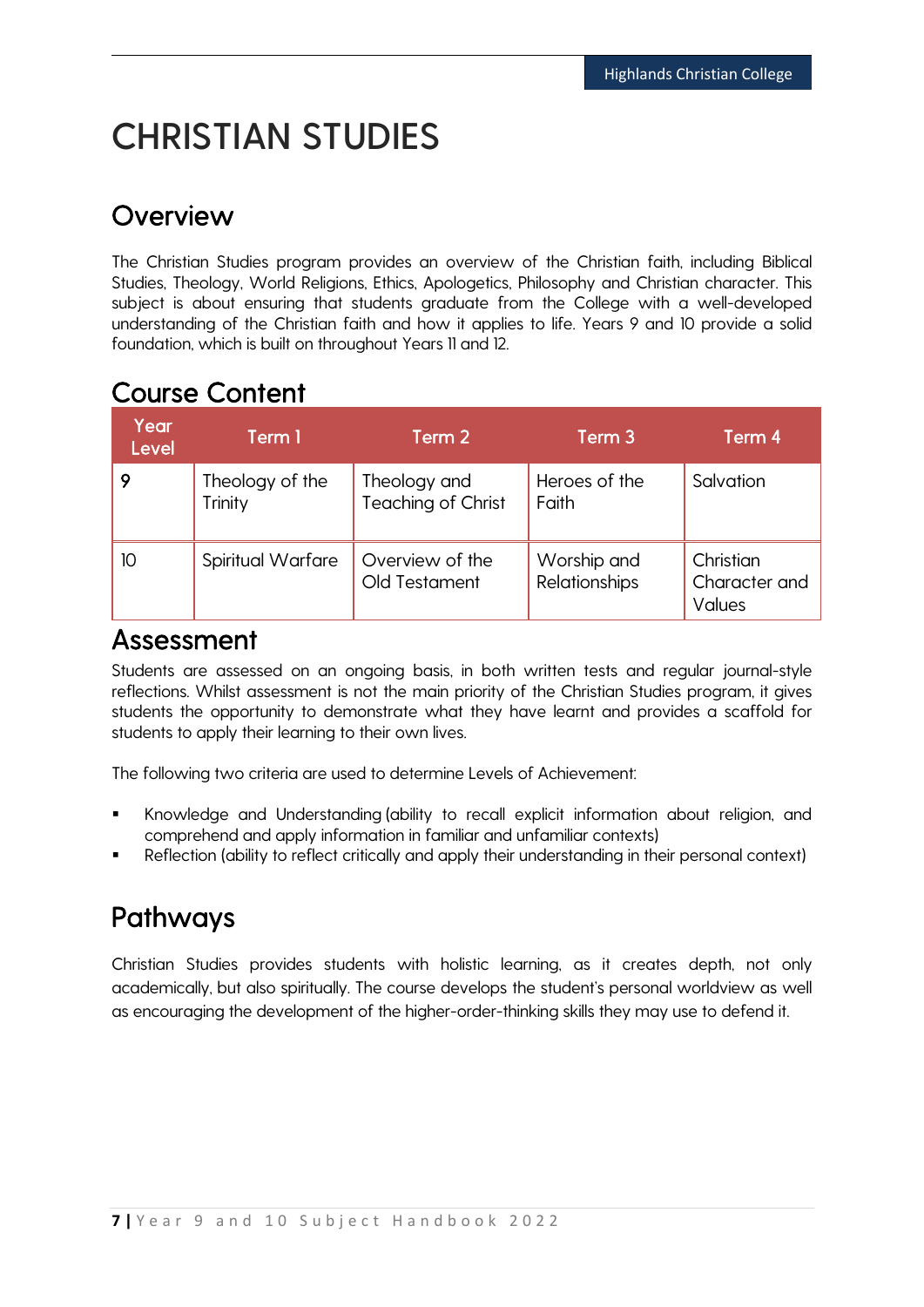### <span id="page-8-0"></span>**DANCE <sup>2</sup>**

### **Overview**

Dance engages the mind, body, and spirit, and provides opportunities for the development of physical, expressive, critical, imaginative, appreciative and perceptive abilities. Students develop as creative, complex thinkers, effective communicators, reflective and independent learners, and participants in an interdependent world.

### Course Outline

Students critically examine their experiences and understandings of dance and dance forms, exploring the interrelationship between the practical and theoretical aspects of dance.

Unit 1 Introduction to Dance

- Unit 2 Narrative Dance
- Unit 3 Choreographers and Intent
- Unit 4 Dance for Fun Evolution of "Fad dances" and street dance culture
- Unit 5 History of Dance
- Unit 6 Dance as a voice for Culture
- Unit 7 Where's the Line? Music Clips

Unit 8 Australian Choreographers

Students learn in Dance through:

- exploring movement, responding to and making judgments about their experiences
- manipulating dance components and skills
- performing danceworks, learning and developing technical and expressive skills
- examining differing contexts, genres and styles, fostering a critical awareness of the aesthetic values of others, within and across cultures and social groups.

**Assessment**<br>Students are assessed in three areas:

- 1. Choreography
- 2. Performance
- 3. Appreciation

### Pathways

Dance leads into many Creative Arts, Health and Recreational Sporting courses and Education courses at a number of tertiary institutions. Careers in the Performing Arts may include Human Resource Management, Television, Sport Facilitation and Exercise Science.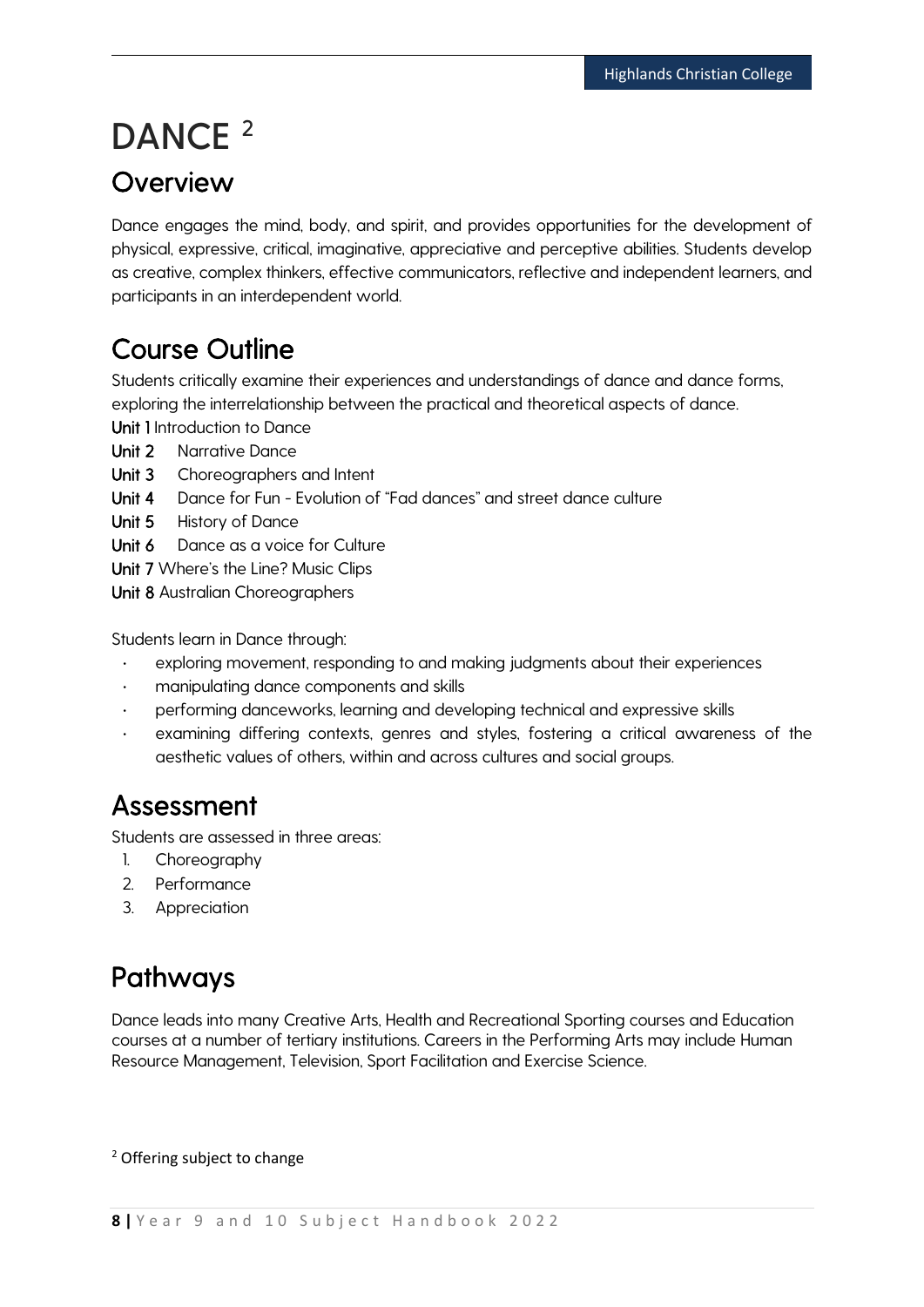### <span id="page-9-0"></span>**DESIGN AND TECHNOLOGIES 3**

### **Overview**

Design and Technologies builds on concepts, skills and processes developed in earlier years. In Years 9 and 10, students will use Design and Technologies knowledge and understanding, design thinking and production skills to design and produce and design solutions to identified needs or opportunities. They will work individually or collaboratively to develop and communicate design ideas using a range of graphical techniques including sketching and Computer-aided design (CAD).

Students are encouraged to be active participants in invention and innovation by first looking at God and what he has created, and what He has already done at a grand scale. They are exposed to a range of intellectual challenges across the whole canvas of nature, while developing practical skills associated with hand and power tools, machinery and equipment.

### Course Outline

Design and Technologies covers four main themes of redesign or manufacture, sustainable living, workplace health and safety and the development and evaluation of a product. These themes are addressed in the following areas:

- Skill development in industrial applications
- Skill development related to sketching, rendering and working drawings
- Use of computers as a drawing tool, using CAD programmes and 3D printers
- Implementation of the design process to produce prototypes and products
- Workplace health and safety

### Assessment

Students are assessed in three areas:

- Design folios
- Practical / research assignments
- Project construction

### Pathways

Design and Technologies is highly desirable for a range of engineering and trade-related fields, and also provide an advantage for entry into tertiary courses in Industrial Design, Architecture, Graphic Design, Civil, Mechanical and Mining, and also Computer Science, Mathematics, all Health Related Fields, and all Science courses.

<sup>3</sup> Offering subject to change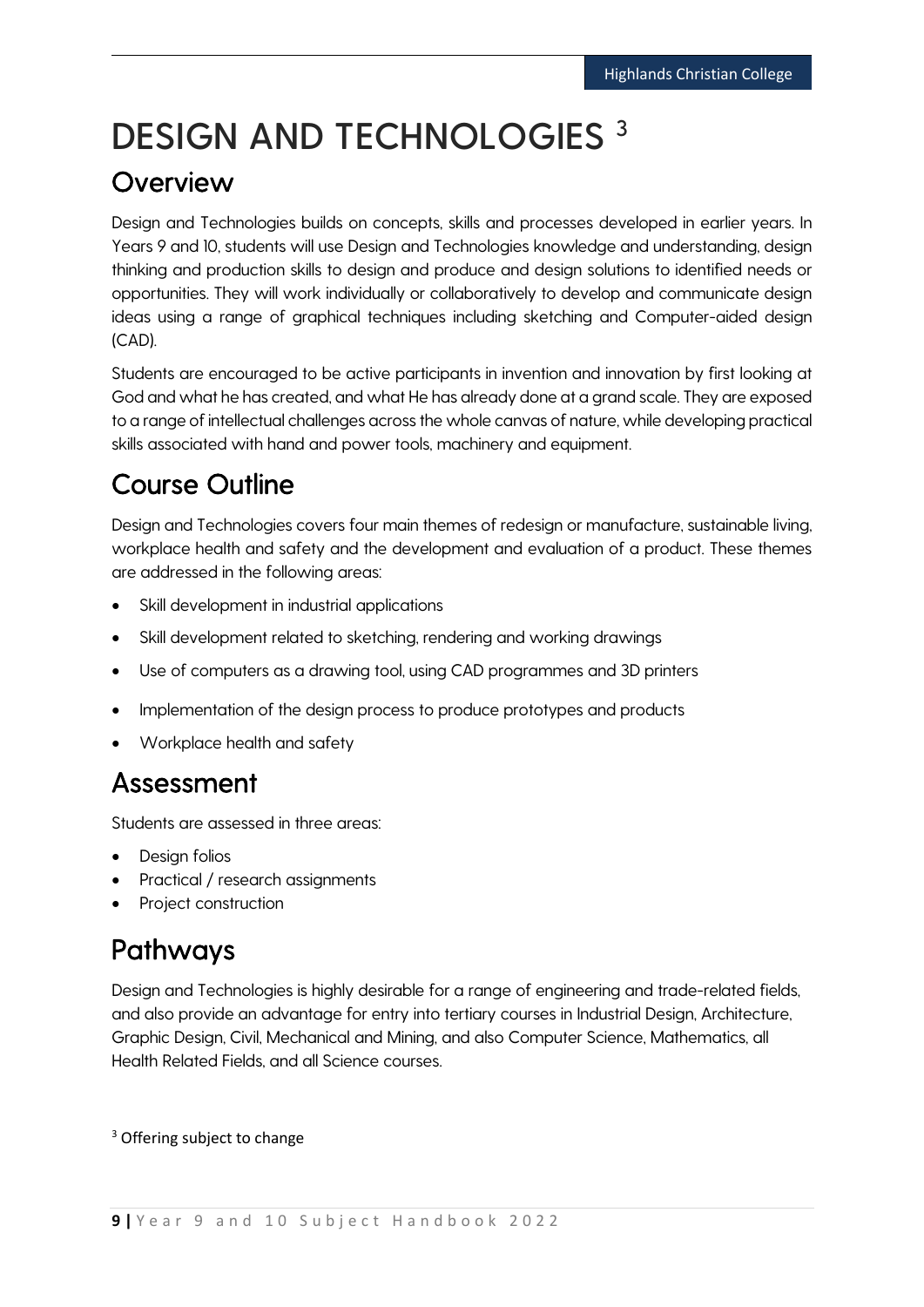### <span id="page-10-0"></span>**DIGITAL TECHNOLOGIES <sup>4</sup>**

### **Overview**

Digital technologies are having profound impact on our society, in the workplace, schools, and in the home. They can be used creatively and positively to enhance our lives, and they are also changing the type and amount of work available. This subject is designed to help best equip students for the changes ahead.

The aims of this course are to:

- Provide students with deep understanding of, and proficiency with using various digital technologies
- Foster students' curiosity, confidence, persistence, innovation, creativity, respect and cooperation
- Participate as active, informed and technologically competent citizens in society

### Course Outline

| Knowledge and Understanding                                                                                               |                                                                                                   |  |
|---------------------------------------------------------------------------------------------------------------------------|---------------------------------------------------------------------------------------------------|--|
| Data compression<br>Encryption<br>The inner workings of computers                                                         | Issues in digital technologies brings<br>Mobile devices and wireless technologies                 |  |
| Data and the binary system<br>How networks transmit and encode data<br>Dealing with big data                              | Foundational thinking and processes used<br>with programming<br>Key aspects of project management |  |
| <b>Key Concepts and Technologies</b>                                                                                      |                                                                                                   |  |
| Programming with Python & Visual Basic<br>Creation and modification of web pages,<br>$\bullet$<br>both static and dynamic | Databases with Excel and SQL<br><b>Cyber Security</b>                                             |  |

### Assessment

The assessment will be carried out primarily through project work.

### Pathways

This subject prepares students for further studies in senior subjects such as Digital Solutions (General) and Information and Communication Technology (Applied), as well as providing realworld experience in a variety of commonly used software and programming language.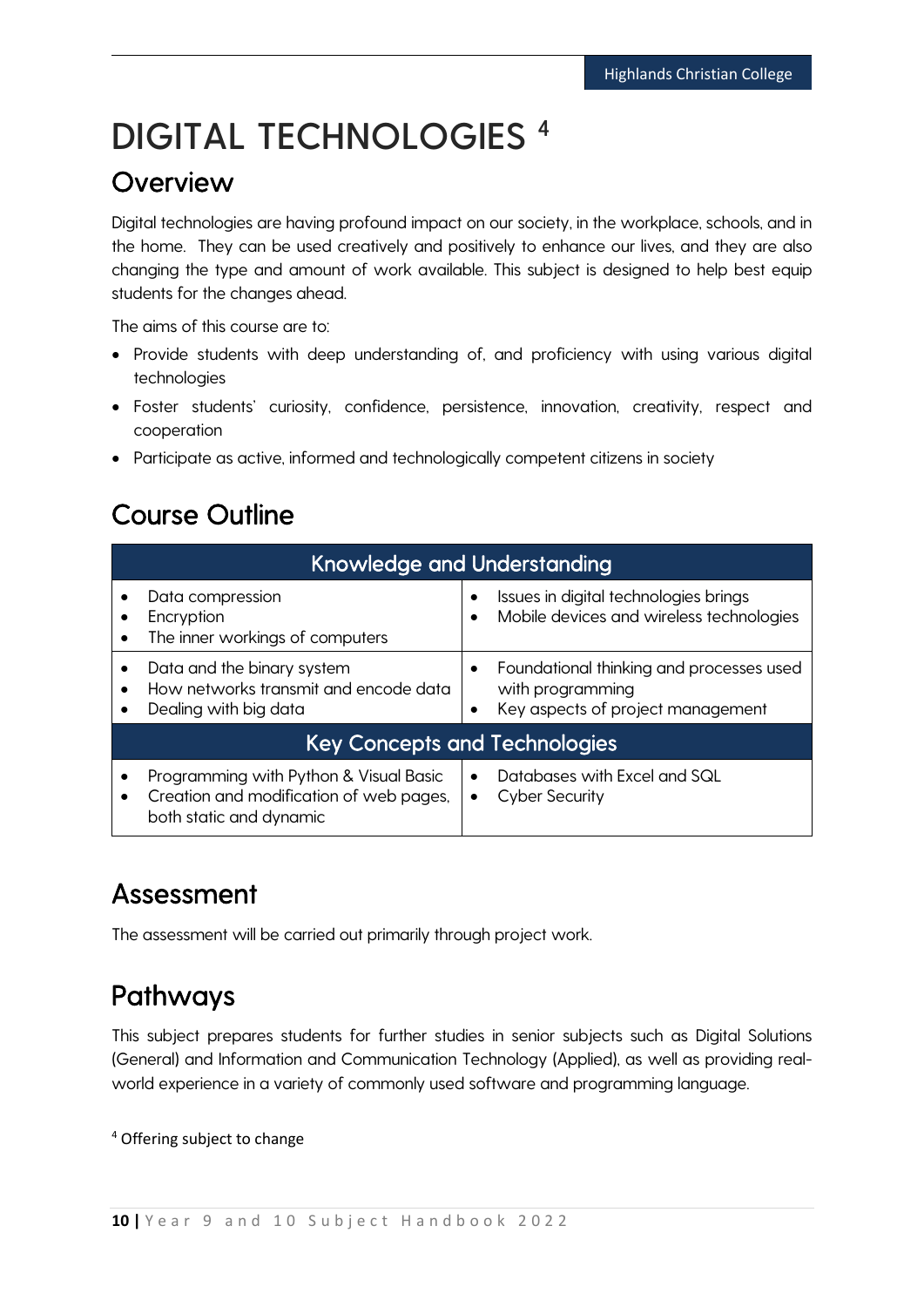### <span id="page-11-0"></span>**DRAMA & MEDIA STUDIES <sup>5</sup> Overview**

The Drama & Media course for Years 9 and 10 takes elements of both the General senior subjects of Drama and Film, TV and New Media and combines them into one course of study for younger year levels. The beauty of this approach is that students are then given the opportunity to have exposure to both areas of the Arts, rather than having to choose one or the other.

The arts have long been compared to a mirror that reflects the values and state of the society for which it was created. The study of Arts-based subjects allows students to explore, critique and express the worldview and philosophy of others, which is crucial to citizenship in an intensely media saturated world.

### Course Outline

This is a highly practical course underpinned by theoretical frameworks that will look at aspects related to further study in both Senior Drama and Senior Film, TV and New Media.

| <b>Year Level</b> | Term 1                                                  | Term 2               | Term 3                           | Term 4               |
|-------------------|---------------------------------------------------------|----------------------|----------------------------------|----------------------|
|                   | Melodrama                                               | Radio Drama          | From Page to Stage               | <b>Moral Theatre</b> |
| 10                | <b>Theatre Styles</b><br>Every Drama Kid<br>Should Know | You Too Can YouTube! | Cinematic Theatre<br>and Realism | Screen Acting        |

*"Creativity is not some exotic, optional extra. It's a strategic issue."* Sir Ken Robinson

### Assessment

Students are assessed in two core ways: making and responding. Making includes performances and devising work whereas responding requires written academic responses.

### Pathways

Drama & Media is a course that is desirable in a vast range of fields. In particular, it is useful for future studies in Theatre, Creative Industries, Film and Arts. However, the skills and thinking developed throughout the course lend themselves to a broad scope of studies including such areas as Communications, Journalism, Politics, and Education. Additionally, the practical skills of working with media suites, speaking and confidence that are developed are beneficial in any future vocation. Other pathways would include fields of study relevant to the occupations of Camera Operator, Graphic Designer, Photographer, Film and Television Editor, Multimedia Developer, Actor, Desktop Publisher, Film and Television Producer, Lighting Operator, Sound Technician, Arts Administrator and Stage Management.

<sup>5</sup> Offering subject to change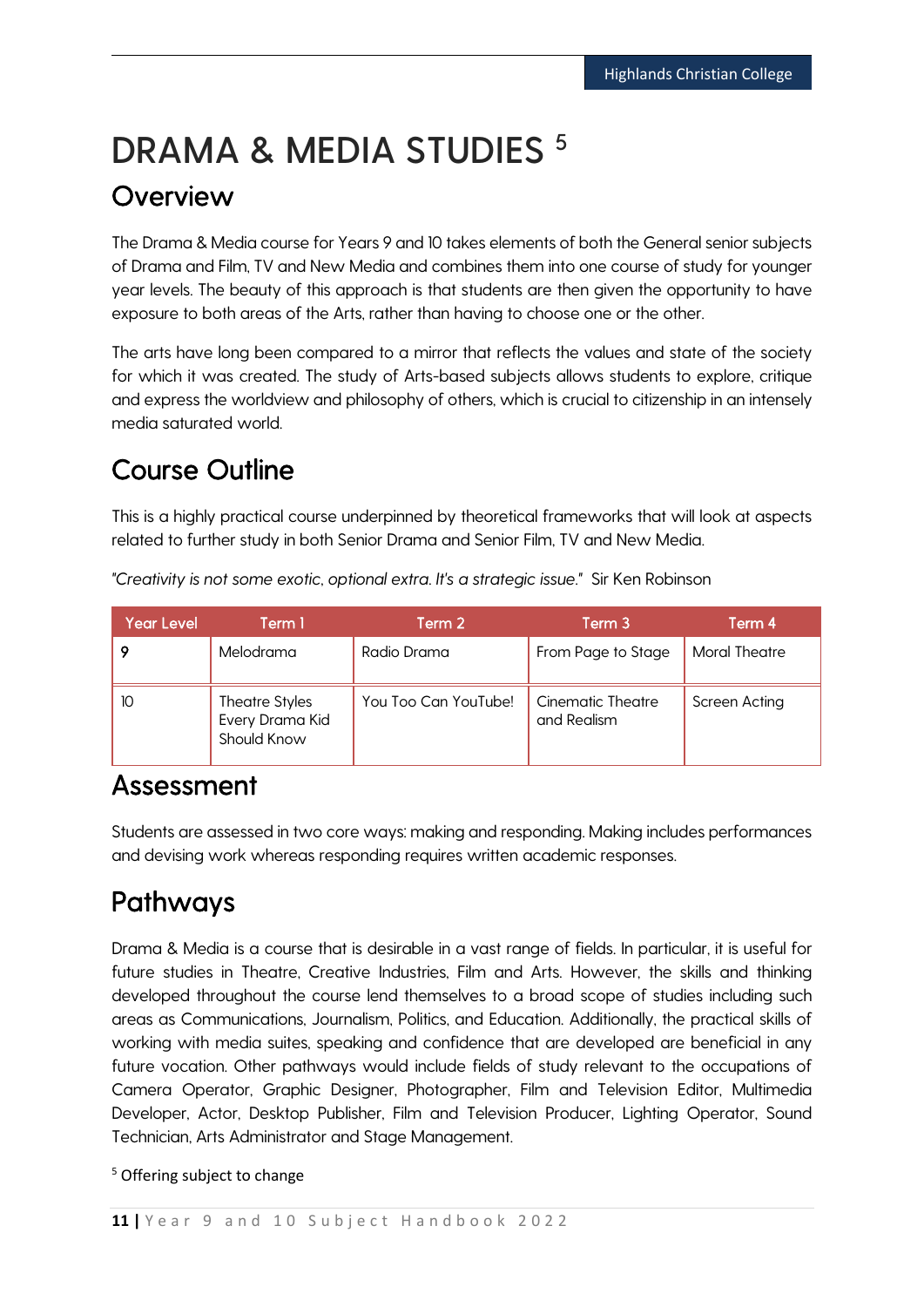## <span id="page-12-0"></span>**ECONOMICS AND BUSINESS & CIVICS AND CITIZENSHIP <sup>6</sup>**

### Overview

A course of study in Economics and Business & Civics and Citizenship encourages students to become active and informed citizens. Students are given the opportunity to further develop their understanding of economic and legal concepts through the study of contemporary issues and challenges that face our society. By building a greater understanding of these disciplines, students are able develop appropriate Christian responses to societal challenges such as poverty, inequality, discrimination, and human rights issues.

#### Course Outline

| Year<br>Level | <b>Economics &amp; Business</b>                                                                          | <b>Civics &amp; Citizenship</b>                                                                                                             |
|---------------|----------------------------------------------------------------------------------------------------------|---------------------------------------------------------------------------------------------------------------------------------------------|
| 9             | Understanding the economy.<br>Managing financial risks and<br>rewards.<br>The changing work environment. | Government, democracy and the citizen.<br>Australia's legal system.<br>Diversity and identity in Australia.                                 |
| 10            | Measuring Australia's economic<br>performance.<br>Living standards.<br>The business environment.         | Australia's democracy and the global<br>context.<br>The Australian Constitution and the High<br>Court.<br>Threats to Australia's democracy. |

### Assessment

In Year 9 and Year 10 there is an increased focus on preparing students for the expectations of senior assessment within the disciplines, and students will therefore be assessed through combination response exams, research essays and research reports.

### Pathways

This subject equips students with a variety of transferable skills including analytical thinking, evaluation and argumentative writing, and prepares students for further studies in such subjects as Business Studies, Economics, and Legal Studies.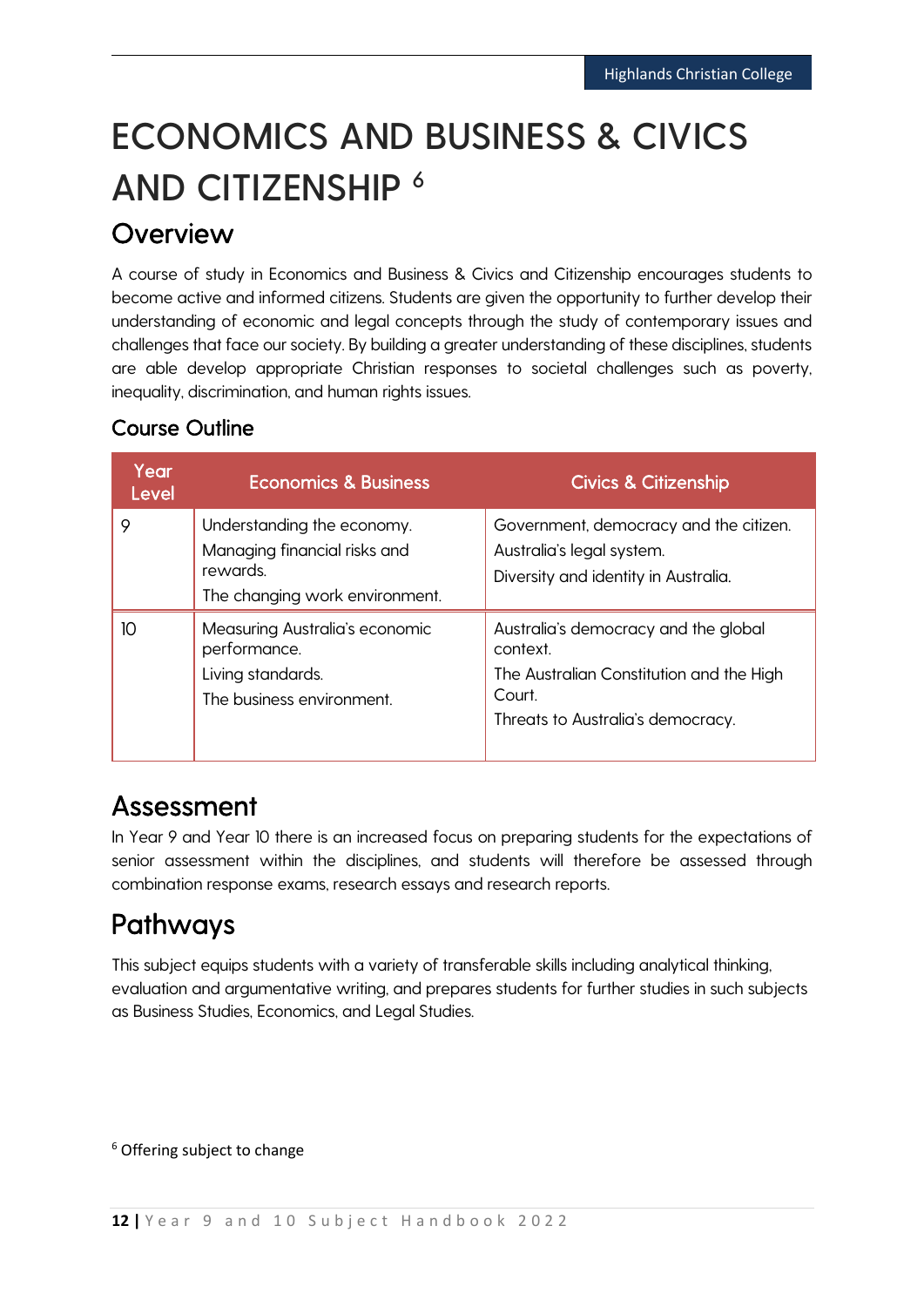### <span id="page-13-0"></span>**ENGLISH**

### **Overview**

Language is a crucial part of thought, learning, knowledge and culture. It is language that enables people to communicate and share experiences. This ability to express thoughts and ideas, give instructions, question, or enjoy the beauty and subtlety of various forms of expressive communication, enriches our lives and helps us to be capable and productive members of society.

Our English course seeks to develop students' abilities to:

- read and listen with discernment for enjoyment and information
- critically analyse the literary and artistic merit and worth of various texts
- learn from and emulate worthwhile features of various forms of communication
- write and speak skilfully for various purposes
- apply the wisdom and standards of a Biblical Christian Worldview to their thoughts and communication
- appreciate our cultural heritage through the study of literature

### Course Outline

The English program is built around three interrelated strands of Language, Literature and Literacy. Together, the strands focus on developing students' knowledge, understanding and skills in listening, reading, viewing, speaking, writing and creating. Students engage with a variety of text types, including media texts, film and digital texts, fiction, non-fiction, poetry, dramatic performances, and multimodal texts. In Years 9 and 10, students experience a range of situations and audiences, including local community, vocational, national, and global contexts.

These contexts are as follows:

1. Poems that Tell Stories: transforming a poem into a narrative.

2. *Rabbit Proof Fence*: exploring the experiences of the Stolen Generation through a nonfiction account and film; presenting a persuasive speech in response.

- 3. The Hero's Journey *The Lion, the Witch and the Wardrobe* & *The Hobbit:* analysing and responding to the writings of C.S. Lewis and J.R.R Tolkien.
- 4. The Human Cost Sustainability & the Developing World: creating a magazine article suitable for a Christian magazine.
- 5. World of Work: focusing on our gifts and God's plan for our lives in preparation for entering the workforce; creating a letter of application and resume.
- 6. Totalitarianism, Dystopias & Utopias: examining how literary texts (films and novels) represent the use (and abuse) of power; presenting a protest speech as a character.
- 7. Romeo and Juliet Who (or what) is to Blame? Examining the ways in which the free choices of characters, fate and cultural assumptions play a part in the protagonists' deaths.
- 8. Classical Plays: analysing the role of Satire in critiquing Victorian society through the plays *Pygmalion* and *The Importance of Being Earnest*.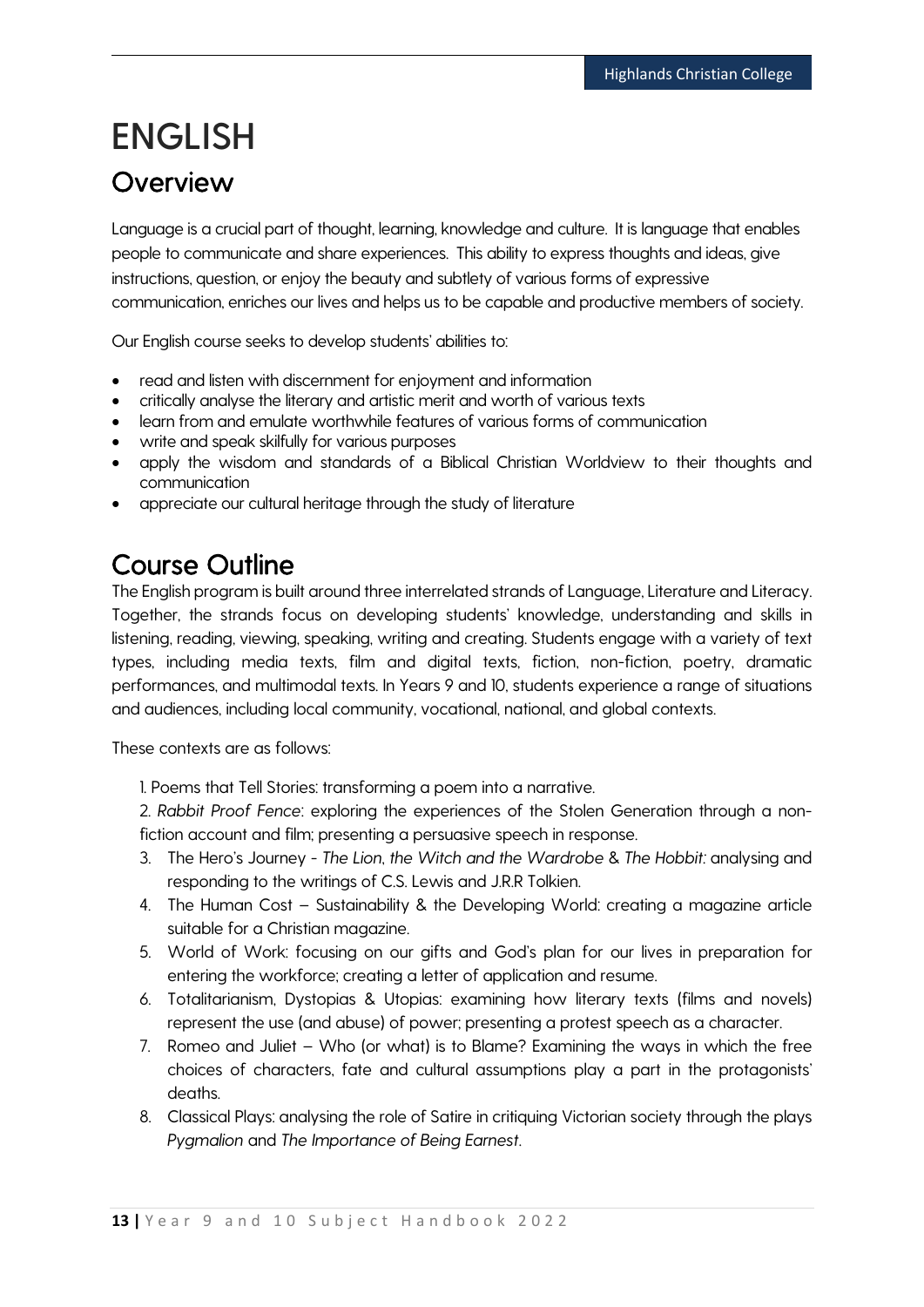### Assessment

Students are assessed in two areas:

- Receptive Modes (reading, listening & viewing)
- Productive Modes (writing, speaking & creating)

These areas are assessed by means of supervised examinations, assignments and oral presentations.

### Pathways

A Satisfactory Achievement in General English is required for almost all university courses as effective communication underpins all human endeavour. Specialisation in English leads to such disparate careers as Journalism, Public Relations and Communication, Political Speech Writing, Publishing, Teaching and Creative Writing.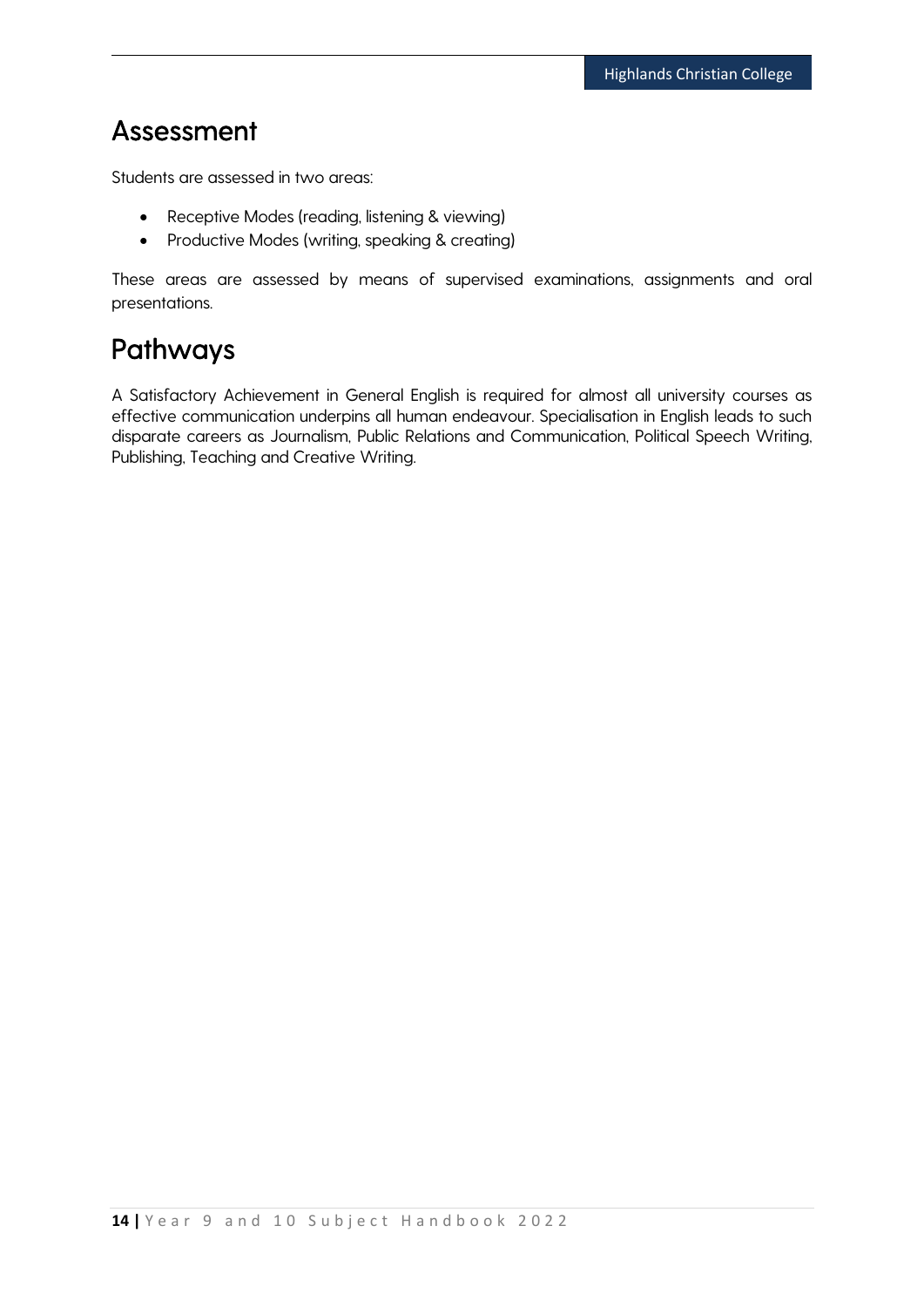### <span id="page-15-0"></span>**FOOD TECHNOLOGY <sup>7</sup>**

### **Overview**

Students explore the role of food technology in society from a range of perspectives. They use their imagination and creativity to develop recipes within the production process. Students also analyse the role of food and its impact and possible consequences for people, their environment, and their communities, in personal and global contexts. At the end of each assessment period, they reflect on their learning, evaluate the suitability of their own and others' products and processes, and recommend improvements.

Across Years 9 and 10, students will complete eight units with the focus of each slowly moving from food as human necessity, through to food and service skills as a commodity that can be monetised. Students will learn fundamental cooking skills, as well as ongoing service and event planning skills. Given the Hospitality Industry is the single biggest employer of young people, students will investigate employability and business skills necessary within the Hospitality Industry.

As Food Technology is a practical subject, students will be given practical experience. They will be involved in organising and serving at school functions, as well as weekly cookery tasks, in which basic to intermediate food preparation, cookery and presentation skills will be applied. Students will have opportunity to participate in four functions across the two years, one of which they will plan entirely, managing all facets of the function, including the menu, guest care, budget, décor and service. Students will consider the needs of guests, with a focus on being truly hospitable to those attending their function.

### Course Outline

| <b>Year Level</b> | Term 1                                                  | Term 2                            | Term 3                                  | Term 4                                  |
|-------------------|---------------------------------------------------------|-----------------------------------|-----------------------------------------|-----------------------------------------|
|                   | Healthy Eating &<br><b>Food Selection</b><br>for Health | Food for Specific<br><b>Needs</b> | Designing with<br>Food & Food<br>Equity | Food Trends &<br>Food<br>Sustainability |
| 10                | Food Product<br>Development                             | Food in Australia!                | Food Service &<br>Catering              | Food for Special<br>Occasions           |

### Assessment

Each semester assessment is as follows:

- 1 major practical assessment task with accompanying research assignment
- 1 other assessment item either a further research piece, an exam or an oral presentation.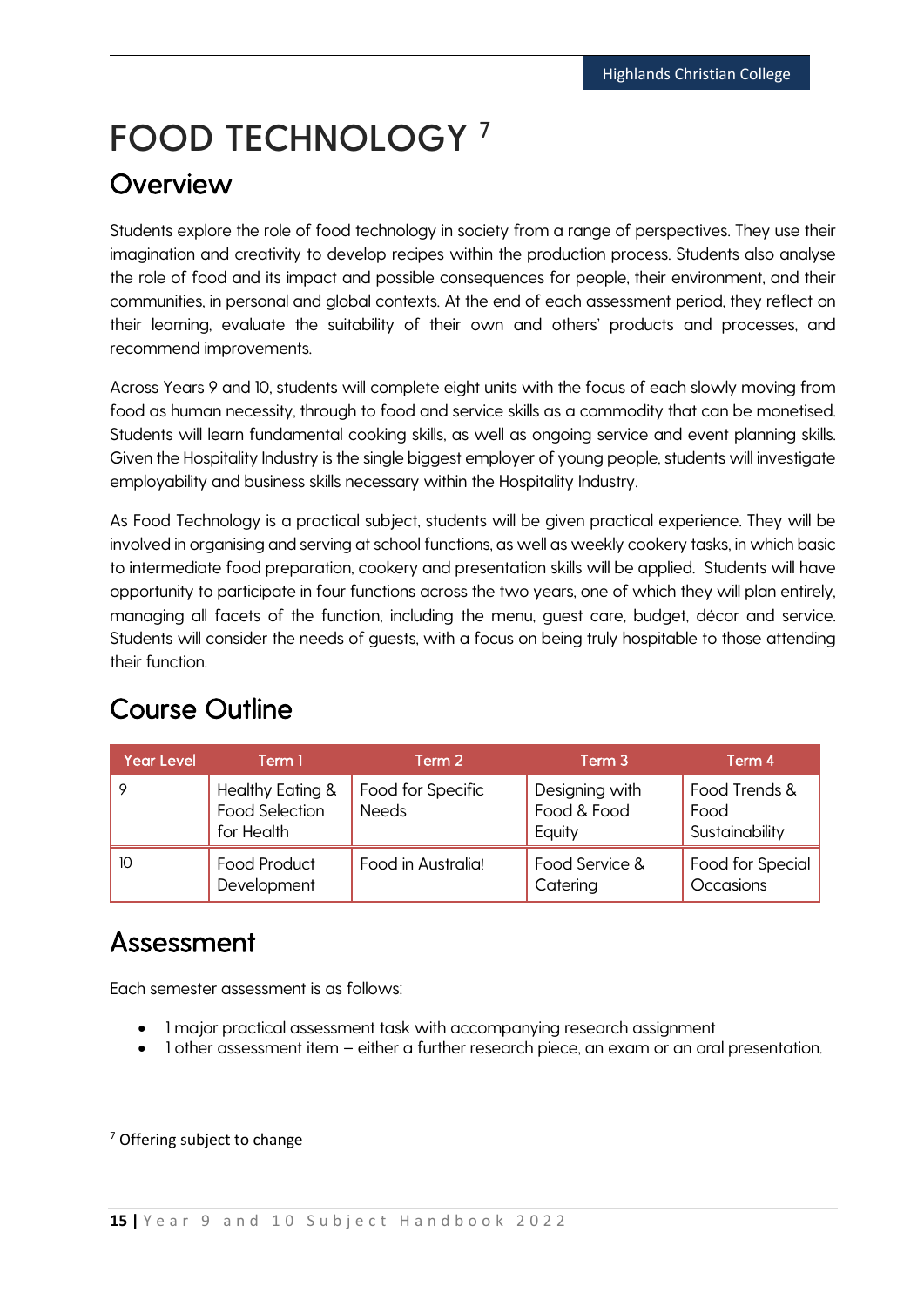### <span id="page-16-0"></span>**HISTORY/GEOGRAPHY**

#### **Overview**

When studying History and Geography, as in everyday life, we ask meaningful questions, collect evidence, sift through it, analyse it and evaluate it in a Christian context, to produce satisfactory answers to problems of living. Through the study of History and Geography, we can understand how the peoples and achievements of the past and present have shaped and continue to shape the world we live in today.

### Course Outline

### Year 9

- Biblical Stewardship [Biomes, Food Security and Geographies of Interconnections]
- **Greed and Exploitation [Industrial Revolution]**
- **Our National Mythology [The Making of Australia and World War One]**

### Year 10

- Rise of Evil [World War II]
- **•** Where was God? [Holocaust]
- **Example 2** Living for a Cause [The Freedom Movement in United States of America]
- **•** Conflicting Ideologies [The Cold War and the Vietnam War]

### Assessment

Students in both year levels are assessed in three areas:

- 1. Planning and using an Historical Research Process
- 2. Forming Historical Knowledge through Critical Inquiry, and
- 3. Communicating Historical Knowledge

These areas are assessed by means of creative tasks, supervised exams, oral presentations and research assignments.

### Pathways

Students have found positions for themselves in Education, Publishing, Entertainment, Tourism, Writing, Libraries, Archives, Museums, Information Technology, Planning, Journalism and many other areas.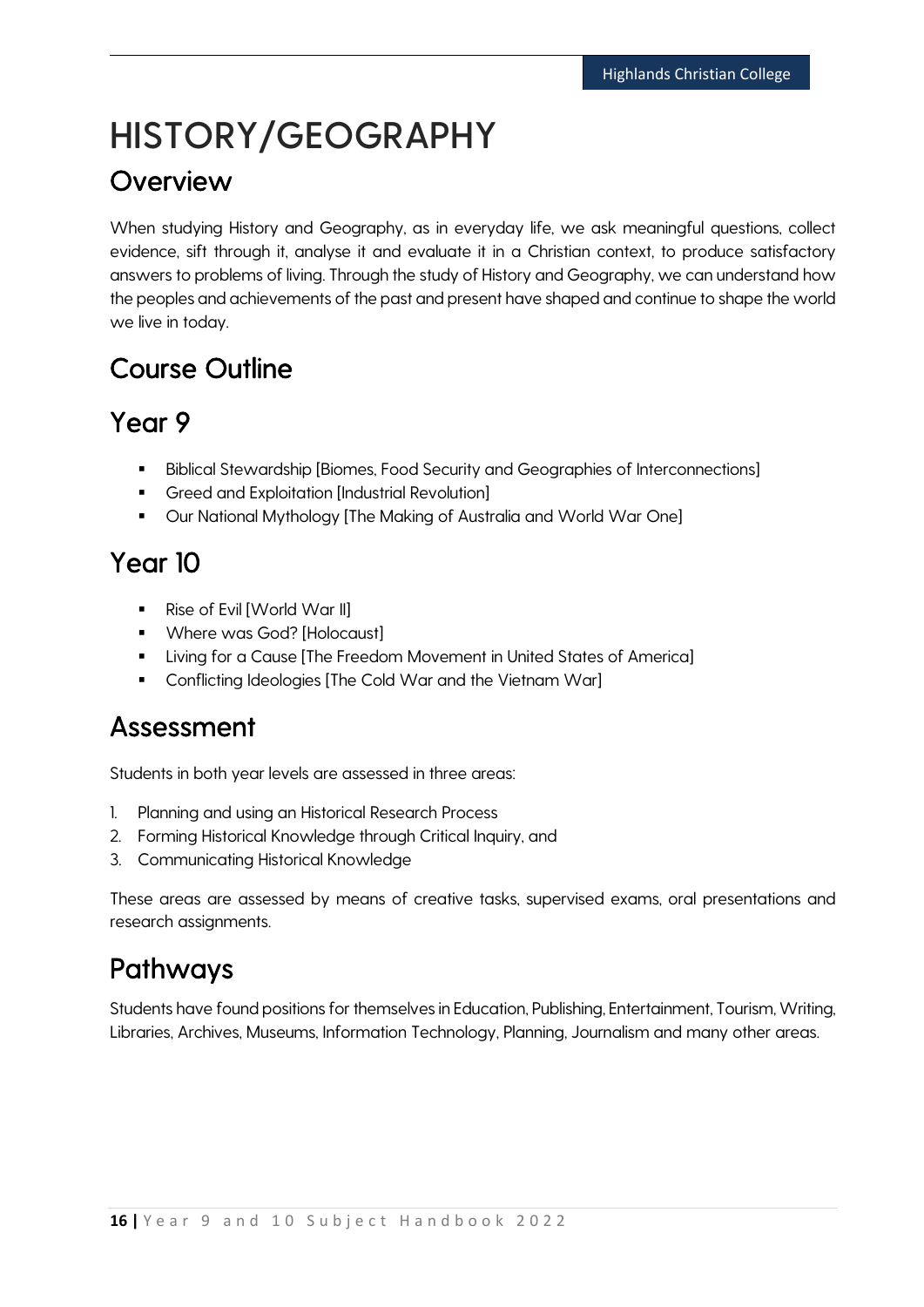### <span id="page-17-0"></span>**JAPANESE <sup>8</sup>**

#### **Overview**

Learning an additional language not only develops communicative competence and intercultural understanding but also develops skills which have broad educational applications. These skills increase cognitive flexibility and the interpersonal ability to respond positively to difference. They also have a positive and significant effect on the student's first language, particularly in the areas of reading, vocabulary, grammar and communication skills. The Japanese course for Years 9 and 10 enables students to build these skills and broaden their understanding of themselves and others.

### Course Outline

Students will explore aspects of both the Japanese language and culture through games and interactive activities within the classroom. Students will also have the opportunity to interact with Japanese guests who visit the College as well as experience traditional Japanese cooking, calligraphy, and other festival celebrations. Technology is also integrated into their learning with the Interactive Whiteboard and computers in the classroom. The Japanese Hiragana alphabet is used fully by the students in their learning and they are also exposed to the second alphabet 'Katakana' for recognition.

### Assessment

Students are assessed mainly in the four macro-skills of Reading, Listening, Speaking and Writing through orals, exams and some assignments. Some assessment will be practical and in authentic situations e.g.: restaurant, interaction with visiting Japanese students and students from the "Sister School" in Japan, videos.

### **Pathways**

The world is becoming increasingly diverse, both in the immediate environment and on a more global level. It is because of this that multilingualism increases career and employment opportunities, and improves access to the systems in digital communication and representation, which are increasingly core components of students' lives in and out of school. Studying an additional language opens opportunities in most businesses as well as Tourism, Politics, Journalism, Law, Medical profession, Defence Forces, Technology, Education and Government.

"*Language studies serve as a 'passport to the world' of tomorrow – not only for individual students, but also for corporations and nations. Our common future will depend on the degree to which we all become better world citizens, creating the unity within diversity*." (Colin Power)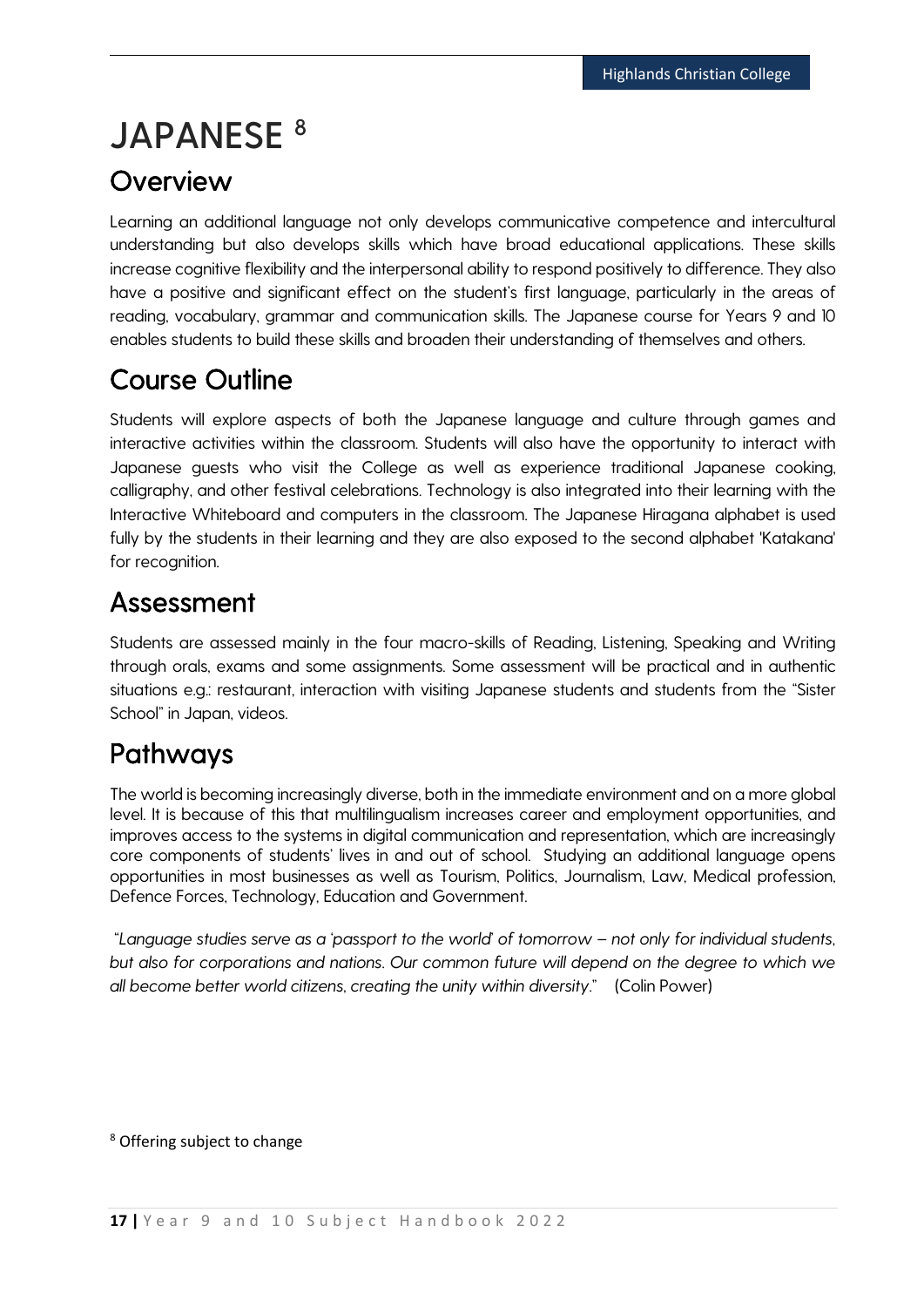### <span id="page-18-0"></span>**MATHEMATICS**

#### **Overview**

In acknowledging the richness of God's creation, we accept that Mathematics brings order to the sometimes random appearance of the world. Hence, one of the major reasons for studying Mathematics is to equip students with tools for dealing with a changing world, good stewardship of resources and wise decision-making. In order to achieve this, students study Number & Algebra, Measurement & Geometry, and Statistics & Probability. Real-life situations aim to help students become more informed citizens and to participate in life-long learning.

### Course Outline

The strands address the following learning areas:

| Number & Algebra                    | Real numbers (proportion, index laws, scientific notation)<br>Money & financial mathematics<br>Patterns and algebra<br>Linear & non-linear relationships<br>$\bullet$ |
|-------------------------------------|-----------------------------------------------------------------------------------------------------------------------------------------------------------------------|
| Measurement &<br>Geometry           | Using units of measurement<br>Geometric reasoning<br>Pythagoras & trigonometry                                                                                        |
| <b>Statistics &amp; Probability</b> | Chance<br>Data representation & interpretation<br>$\bullet$                                                                                                           |

### Assessment

Students are assessed in the following areas:

- Understanding and Fluency
- Problem Solving and Reasoning

These areas are assessed by means of supervised examinations and problem-solving and modelling tasks.

### Pathways

The mathematical knowledge obtained through this course of study will assist students towards most career paths that require a general grasp of Mathematics. It will also assist students in developing skills and knowledge for higher levels of study next year and for career paths that require aptitude in this subject.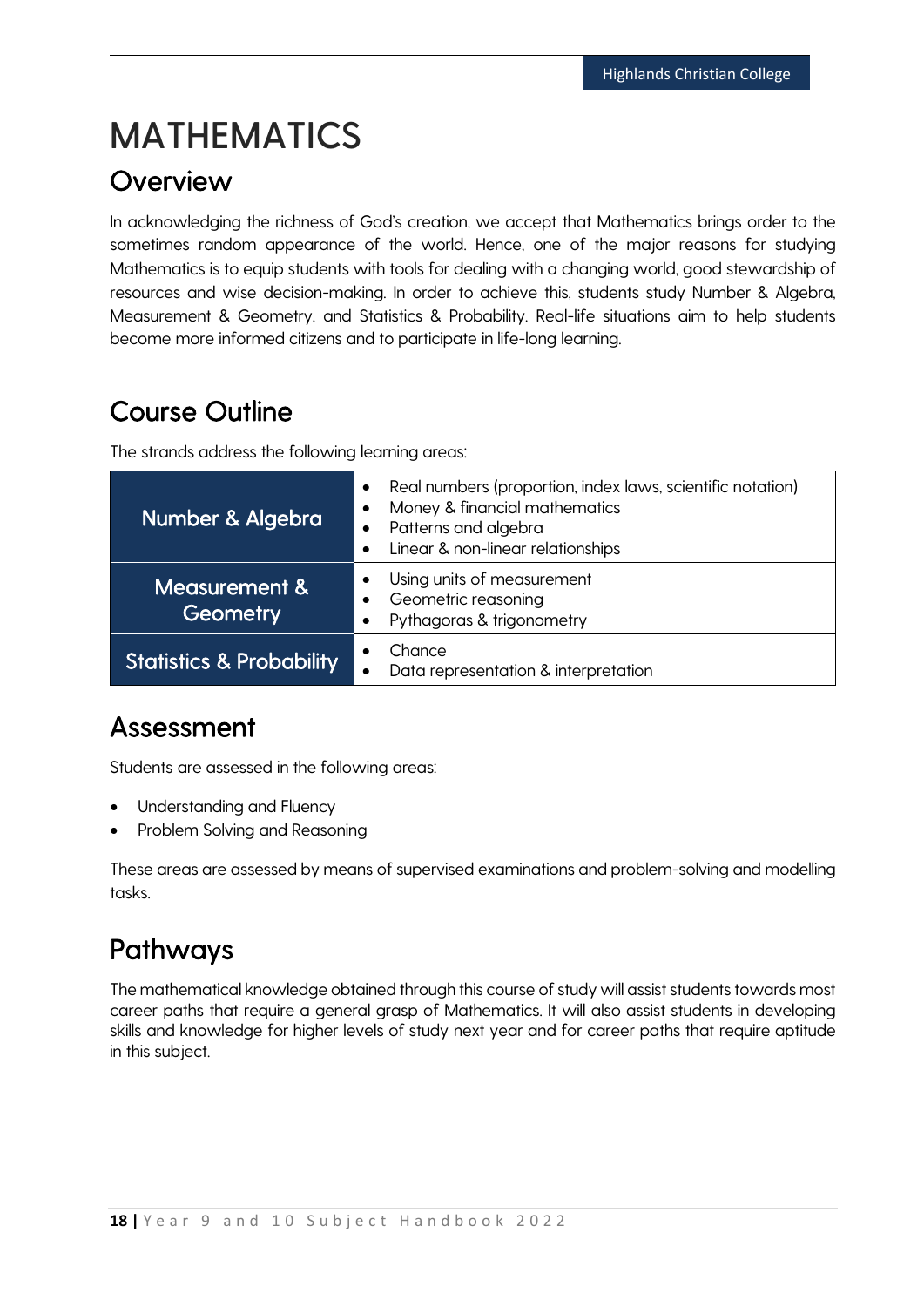### <span id="page-19-0"></span>**MUSIC <sup>9</sup>**

#### **Overview**

The study of music allows for expression of the intellect, imagination and emotion along with an exploration of values. It contributes to the holistic development of an individual through the integration of ideas from many other subjects, including English and Mathematics. The key focus in Music is to develop as a musician through performance, composition and musicology. Therefore, the core aim is to promote a lifelong engagement with music, in both personal, and communitybased, practices. Key skills and foundations will be taught that will assist students if they desire a career in Music beyond their schooling years.

#### Course Outline

For students studying Music as an elective in Year 9, the units are organised as follows:

- Composition and Your Musical Talent Students engage in performance practices in various styles and learn key concepts to create and shape original music
- Praise and Worship in History Exploration of how Praise and Worship has been used by musicians at different points in history along with contemporary society
- World Music Investigating the different musical cultures from around the globe and how some have helped shape western music
- AMEB Theory Grade 1 & 2 equivalent studies

Students continuing into Year 10 (or joining) will be invited to study the following:

- Rock and Pop Music Investigating how Rock and Pop has influenced and shaped culture
- Blues and Jazz Music Looking into the many styles of Blues and Jazz
- Film Music Looking into the functions of film music
- Integrated Unit Developing a musicological statement of interest leading into a composition or performance project
- AMEB Theory Grade 3 & 4 equivalent studies

#### Assessment

Students are assessed in two key areas:

- Making (performing, composing)
- Responding (analysis, evaluation)

#### Pathways

A course of study in Music can establish a basis for further education and employment in the fields of Music Performance, Composition, Research (Ethnomusicology), Sound Technology, Music Theatre, Arts Administration, Education, and Emerging Creative Industries. Many universities and TAFEs offer courses with a strong music focus. The study of music can also be undertaken as combined qualifications or as a creative link in interdisciplinary studies, e.g. Music and Law, or Music and Medicine.

<sup>9</sup> Offering subject to change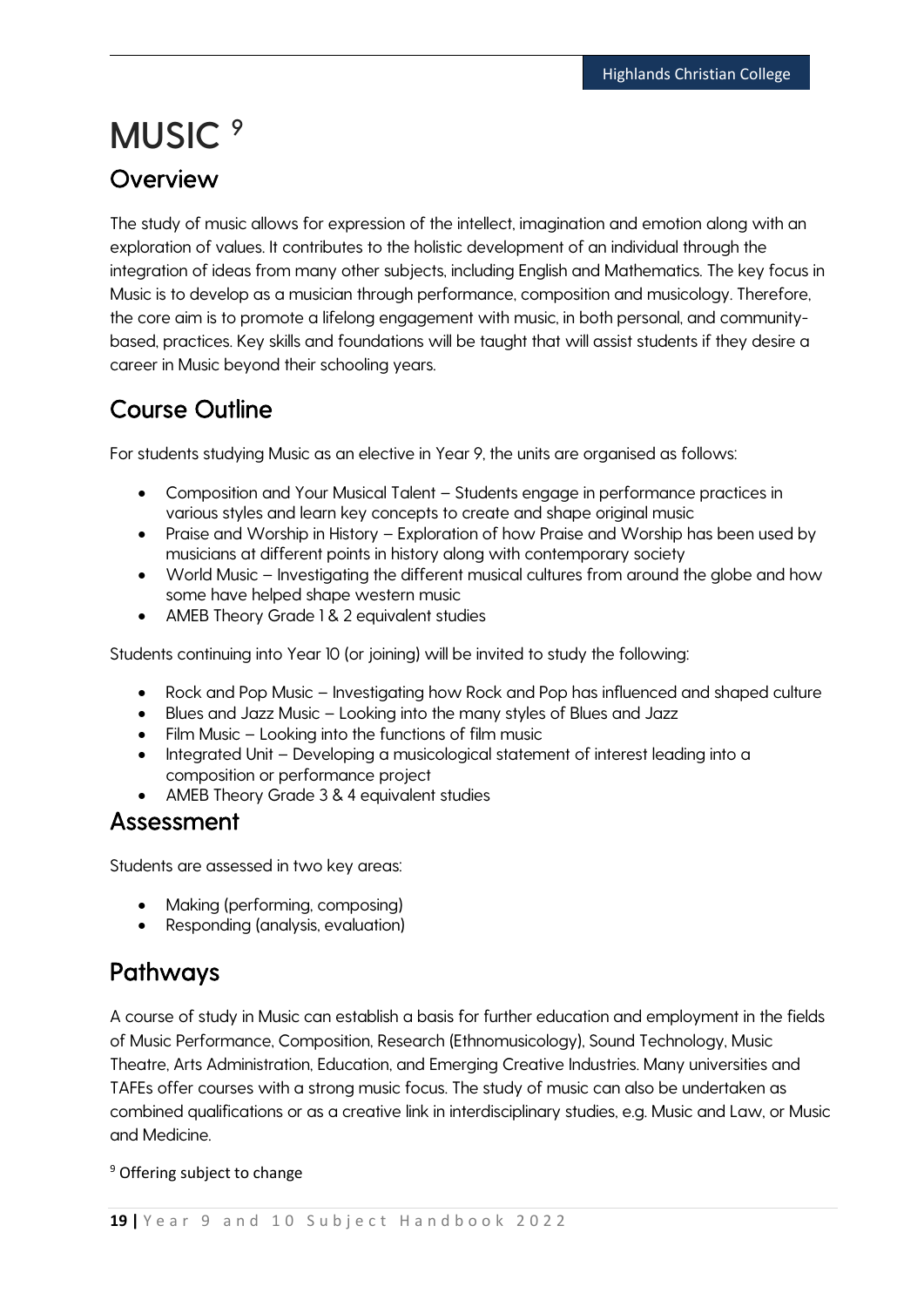### <span id="page-20-0"></span>**PHYSICAL EDUCATION – EXTENSION <sup>10</sup>**

### **Overview**

Physical Education develops relevant knowledge, understanding and skills which will: develop critical inquiry, encourage personalised decision-making and problem-solving, and improve personal fitness and practical performance. The subject is recommended for students who enjoy physical activity and wish to enhance their academic writing and sporting ability.

### Course Outline

#### **Practical**

Students will participate in four physical activities throughout the year, with equal time and emphasis given to each activity. This will be combined with theoretical elements to improve personal performance.

Students will undertake the following content areas:

| Year 9                    | Year 10             |
|---------------------------|---------------------|
| Unit I-Swimming/Athletics | Unit I- Volleyball  |
| Unit 2- Touch             | Unit 2- Netball/AFL |
| Unit 3- Aerobics          | Unit 3- Futsal      |
| Unit 4- Table Tennis      | Unit 4- Badminton   |

Students will be graded in the three dimensions of physical activity (Skill Acquisition, Skill Application and Tactical Evaluation) for each of the four sports undertaken throughout the year.

#### **Theoretical**

Year 9 and 10 students will have two theory lessons per week. They will study each of the content focus areas listed below:

| Year 9                                        | Year 10                           |
|-----------------------------------------------|-----------------------------------|
| Unit I- Analysing Performance                 | Unit I- Energy systems            |
| Unit 2- Equity and Ethical Behaviour in Sport | Unit 2- Psychology in Sport       |
| Unit 3- Training and Fitness                  | <b>Unit 3- Tactical Awareness</b> |
| Unit 4- Anatomy                               | Unit 4- Biomechanics              |

Students will complete ONE assessment each term, and will be assessed in three areas:

- Acquiring Information
- Applying Information
- Evaluating Information

### **Pathways**

Students studying PE will develop pathways into the following careers: Education, Nutrition, Biomechanics, Sports Science, Sports Medicine, Psychology, Team and Performance Managing, Training, Coaching, and many other areas.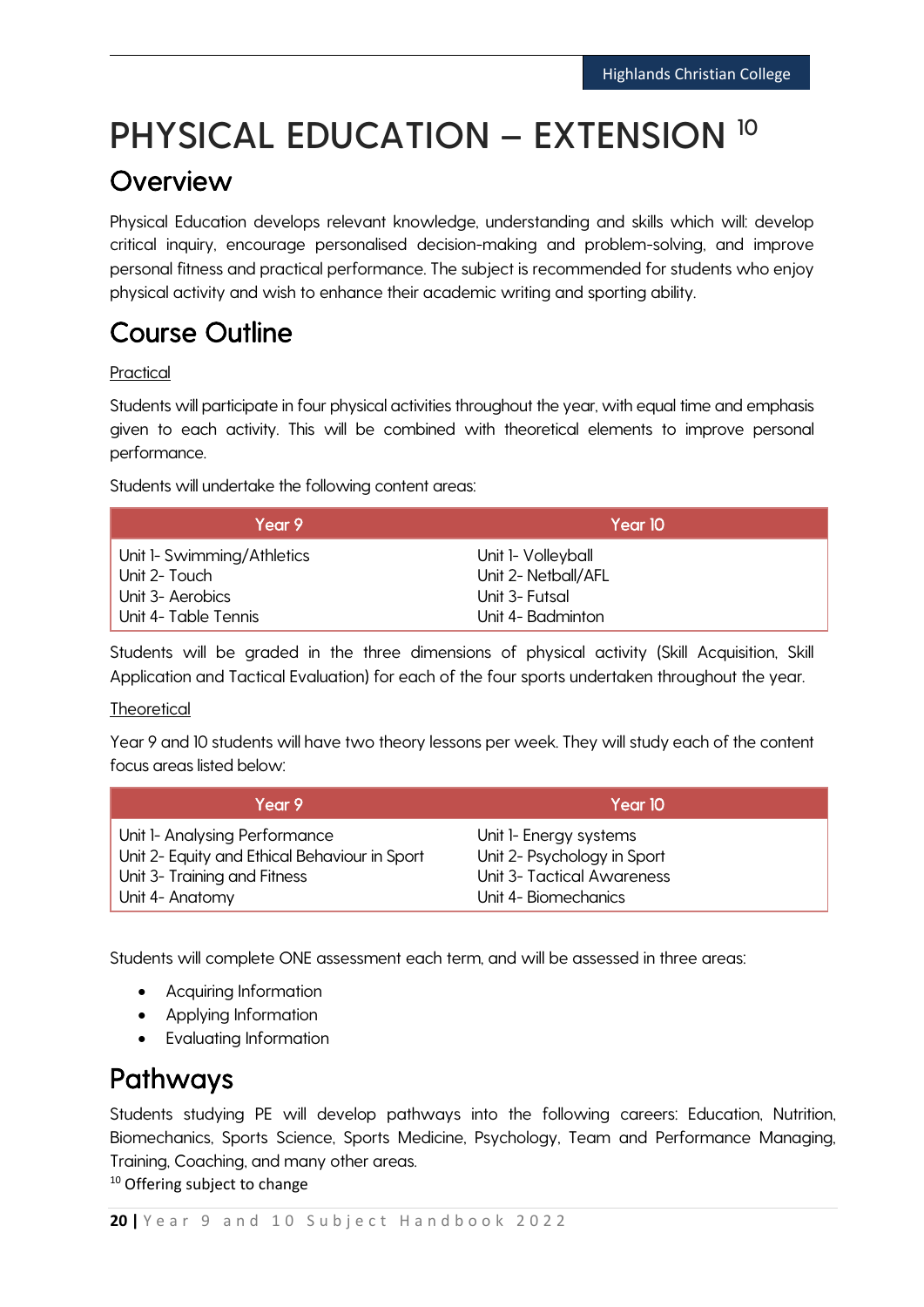### <span id="page-21-0"></span>**SCIENCE**

#### **Overview**

The study of Science encourages an understanding of the way scientists approach the solution of problems. These pertain to both the seen and unseen world, and the processes of Science, which lead to the discovery of new knowledge. Science provides students with a deeper understanding and an enhanced aesthetic appreciation of God's living world. Students learn to engage in scientific thinking, both logical and creative, and then to apply their knowledge and analytical skills to problem solve in practical applications.

There are no contradictions between the Bible and true Science (those things that can be accurately observed and measured). The One who wrote the Bible also created the things that can be scientifically observed. Men can make mistakes in their observations, or they may reach faulty conclusions. The College deliberately teaches students to consider Science information in the light of the Word of God.

#### Course Outline

The Science course covers three interrelated strands: Science Understanding, Science as a Human Endeavour and Science Inquiry Skills. These three curriculum strands provide students with understanding, knowledge and skills through which they can develop a scientific view of the world. The contexts in which they are addressed include:

- Ecology and Ecosystems
- The Chemistry of Nuclear Power
- Homeostasis the Integration of Body Systems
- Waves Light and Sound
- Rates of Chemical Reactions
- The Physics of Car Crashes
- Genetics and Heredity
- Astronomy the Universe, Creation and Big Bang Theory

#### Assessment

Students will be assessed in the following areas:

- Science Understanding
- Science Skills

These areas are assessed by means of examinations (multi-choice and short-answer questions), research tasks, extended experimental investigations and multimodal presentations.

#### Pathways

Science is essential for all Health-related fields and all Science courses. It is highly desirable for many Applied Science courses and STEM careers like Engineering. Science is also an advantage for tertiary courses such as Computer Science and Mathematics.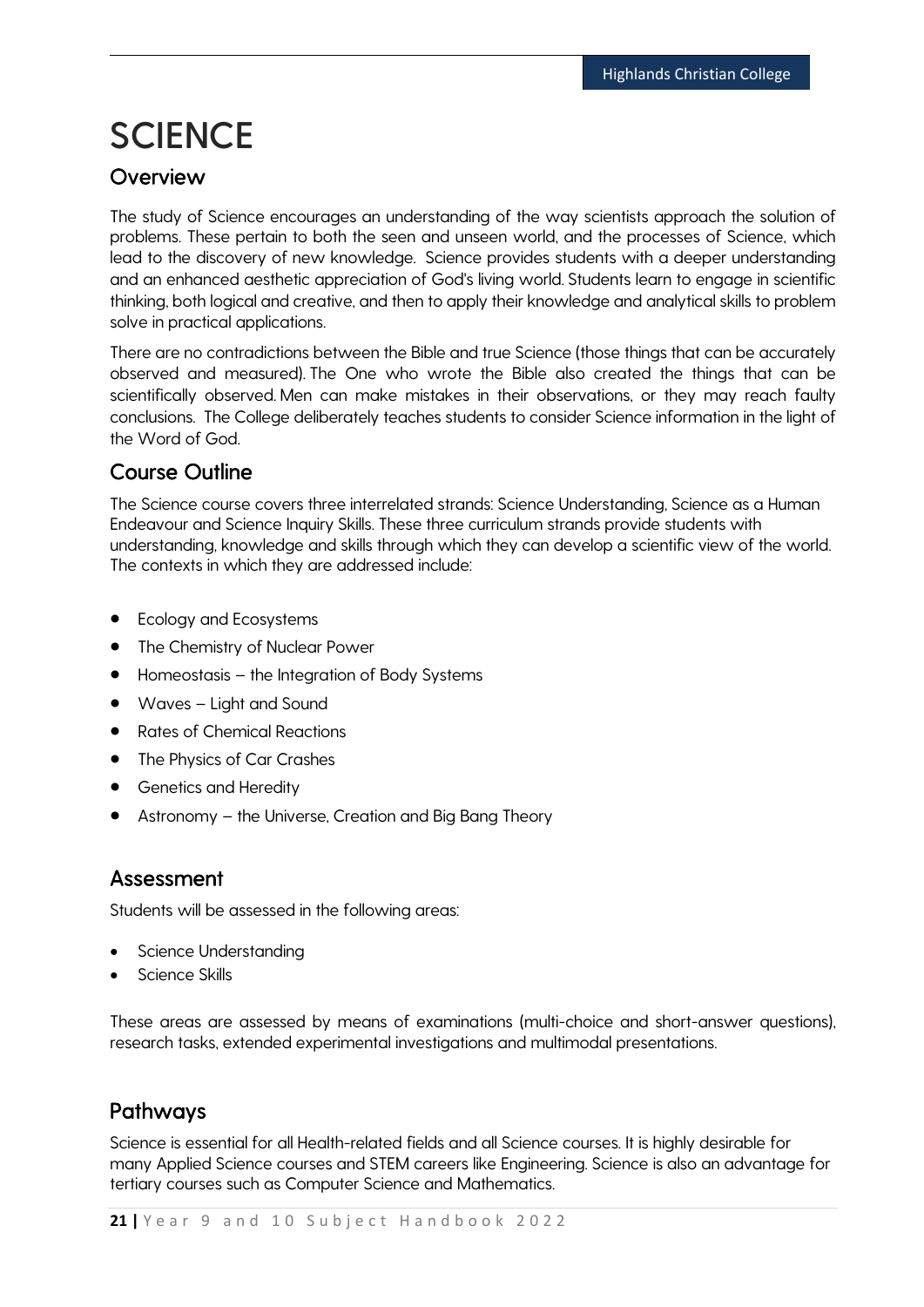### <span id="page-22-0"></span>**2022 TERM DATES**

### Term 1

24 January – 1 April 2022

### Term 2

19 April – 17 June 2022

### Term 3

11 July – 16 September 2022

### Term 4

4 October – 25 November 2022